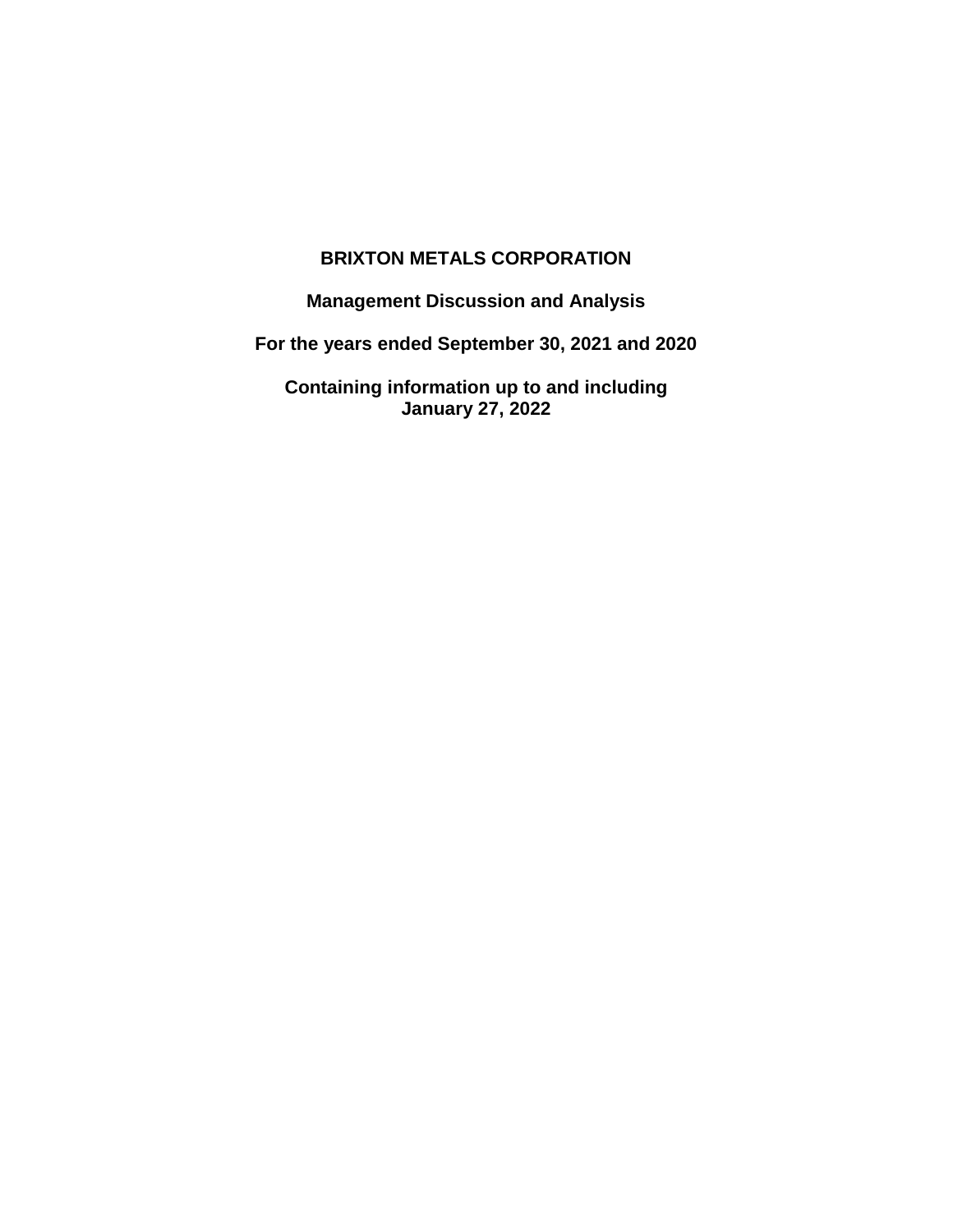## **Notice**

Management's Discussion and Analysis ("MD&A") is intended to help the reader understand Brixton Metal Corporation's (the "Company" or "Corporation") consolidated financial statements. The information provided herein should be read in conjunction with the audited consolidated financial statements for the years ended September 30, 2021 and 2020 which have been prepared in accordance with International Financial Reporting Standards ("IFRS") as issued by the International Accounting Standards Board. The following comments may contain management estimates of anticipated future trends, activities or results. These are not a guarantee of future performance, since actual results could change based on other factors and variables beyond management control.

Management is responsible for the preparation and integrity of the consolidated financial statements, including the maintenance of appropriate information systems, procedures and internal controls and to ensure that information used internally or disclosed externally, including the consolidated financial statements and MD&A, is complete and reliable. The Company's board of directors follows recommended corporate governance guidelines for public companies to ensure transparency and accountability to shareholders. The board's audit committee meets with management quarterly to review the consolidated financial statements including the MD&A and to discuss other financial, operating and internal control matters.

The reader is encouraged to review Company statutory filings on [www.sedar.com](http://www.sedar.com/) and to review general information.

All currency amounts are in Canadian dollars unless otherwise noted.

## **Description of Business**

The Company is an exploration stage company and engages principally in the exploration and development of mineral properties in Canada and the USA. Brixton became a public entity through a transaction whereby Marksmen Capital Inc. (a capital pool company trading on the TSX-V) acquired all of the issued and outstanding common shares of Brixton in exchange for the issuance of 1.8 common shares of Marksmen for each common share of Brixton. This transaction was completed on December 7, 2010 and constituted a reverse takeover transaction pursuant to the terms of the TSX-Venture Exchange.

## **Caution Regarding Forward Looking Statements**

This MD&A contains forward-looking statements and forward-looking information (collectively, "forward-looking statements") within the meaning of applicable Canadian and US securities legislation. These statements relate to future events or the future activities or performance of the Company. All statements, other than consolidated statements of historical fact are forward-looking statements. Forward-looking statements are typically identified by words such as: believe, expect, anticipate, intend, estimate, postulate and similar expressions, or which by their nature refer to future events. These forward-looking statements include, but are not limited to, statements concerning:

- the Company's strategies and objectives, both generally and in respect of its specific mineral properties;
- the timing of decisions regarding the strategy and costs of exploration programs with respect to, and the issuance of the necessary permits and authorizations required for, the Company's exploration programs;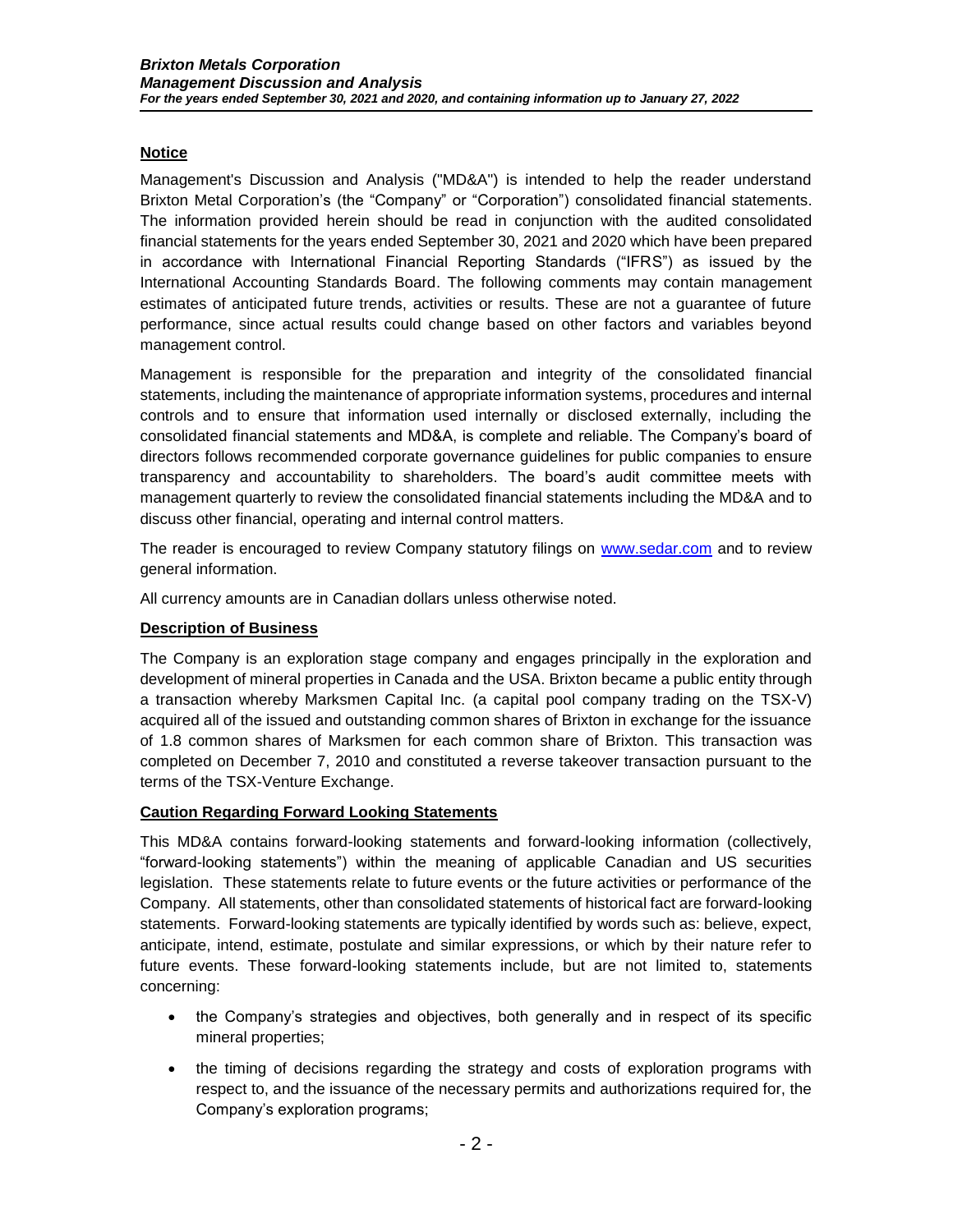- the timing and cost of planned exploration programs of the Company, and the timing of the receipt of results there from;
- the Company's future cash requirements;
- general business and economic conditions;
- the Company's ability to meet its financial obligations as they come due, and to be able to raise the necessary funds to continue operations;
- the timing and pricing of proposed financings if applicable;
- the anticipated completion of financings;
- the anticipated receipt of regulatory approval/acceptance of financings;
- the anticipated use of the proceeds from the financings;
- the potential to verify and potentially expand upon the historical resources;
- the potential for the expansion of the known mineralized zones; and
- the potential for the amenability of mineralization to respond to proven technologies and methods for recovery of ore.

Although the Company believes that such statements are reasonable, it can give no assurance that such expectations will prove to be correct. Inherent in forward looking statements are risks and uncertainties beyond the Company's ability to predict or control, including, but not limited to, risks related to the Company's inability to negotiate successfully for the acquisition of interests in mineral properties, the determination of applicable governmental agencies not to issue the exploration concessions applied for by the Company or excessive delay by the applicable governmental agencies in connection with any such issuances, the Company's inability to identify one or more economic deposits on its properties, variations in the nature, quality and quantity of any mineral deposits that may be located, the Company's inability to obtain any necessary permits, consents or authorizations required for its activities, to produce minerals from its properties successfully or profitably, to continue its projected growth, to raise the necessary capital or to be fully able to implement its business strategies, and other risks identified herein under "Risk Factors".

The Company cautions investors that any forward-looking statements by the Company are not guarantees of future performance, and that actual results are likely to differ, and may differ materially, from those expressed or implied by forward looking statements contained in this MD&A. Such statements are based on a number of assumptions which may prove incorrect, including, but not limited to, assumptions about:

- the level and volatility of the prices for precious metals;
- general business and economic conditions;
- the timing of the receipt of regulatory and governmental approvals, permits and authorizations necessary to implement and carry on the Company's planned exploration programs;
- conditions in the financial markets generally, and with respect to the prospects for junior exploration companies specifically;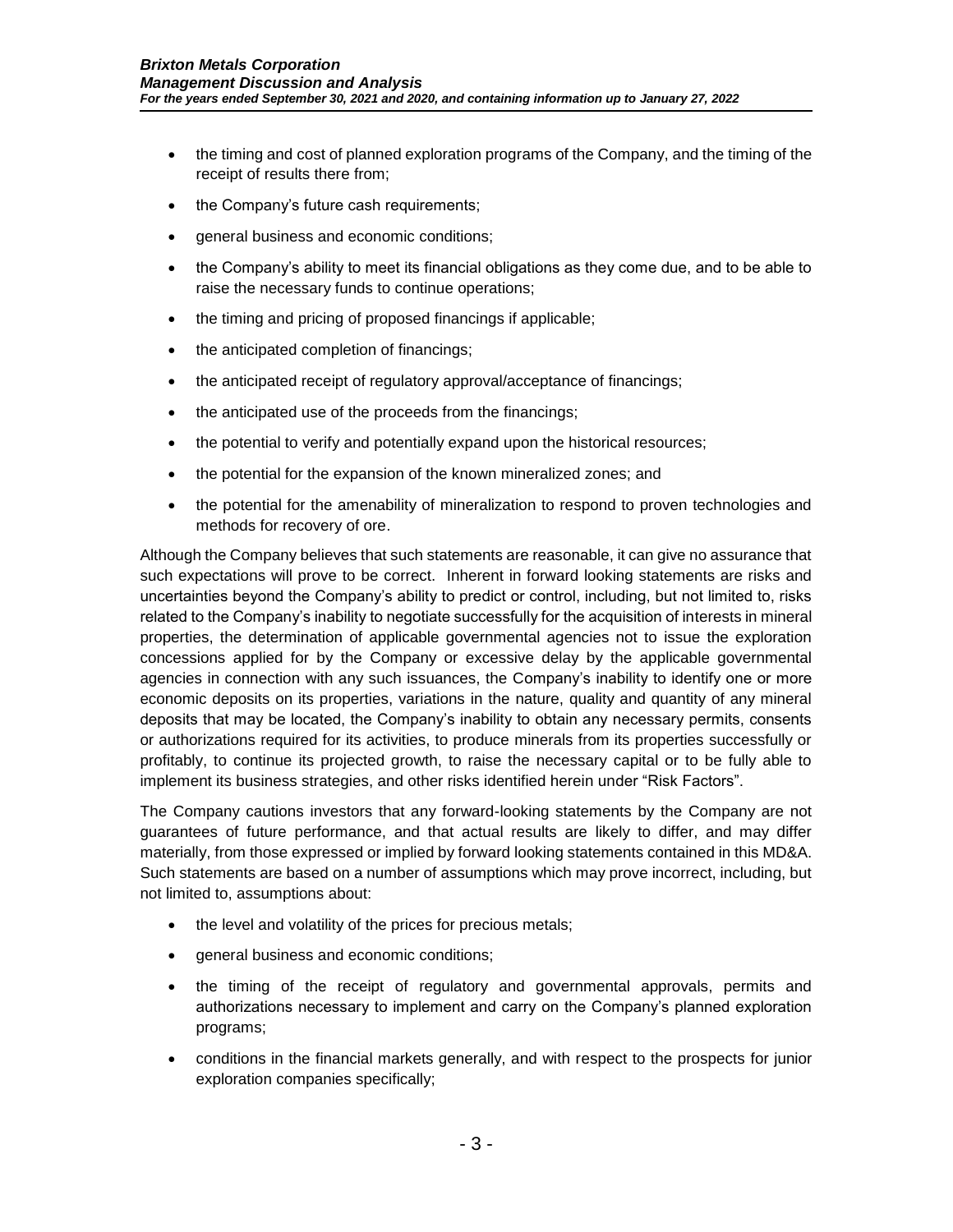- the Company's ability to secure the necessary consulting, drilling and related services and supplies on favorable terms;
- the Company's ability to attract and retain key staff, and to retain consultants to provide the specialized information and skills involved in understanding the precious metal exploration, mining, processing and marketing businesses;
- the nature and location of the Company's mineral exploration projects, and the timing of the ability to commence and complete the planned exploration programs;
- the anticipated terms of the consents, permits and authorizations necessary to carry out the planned exploration programs and the Company's ability to comply with such terms on a cost-effective basis;
- the ongoing relations of the Company with government agencies and regulators and its underlying property vendors/optionees;
- metallurgy and recovery characteristics of the Company's mineral properties are reflective of the deposit as a whole; and
- The impact of COVID-19 on future operations.

These forward-looking statements are made as of the date hereof and the Company does not intend and does not assume any obligation to update these forward-looking statements, except as required by applicable law. For the reasons set forth above, investors should not attribute undue certainty to or place undue reliance on forward-looking statements.

Historical results of operations and trends that may be inferred from the following discussion and analysis may not necessarily indicate future results from operations. In particular, the current state of the global securities markets may cause significant reductions in the price of the Company's securities and render it difficult or impossible for the Company to raise the funds necessary to continue operations. See "Risk Factors – Insufficient Financial Resources/Share Price Volatility".

#### **Caution Regarding Adjacent or Similar Mineral Properties**

This MD&A may contain information with respect to adjacent or similar mineral properties in respect of which the Company has no interest or rights to explore or mine. The Company advises US investors that the mining guidelines of the US Securities and Exchange Commission (the "SEC") set forth in the SEC's Industry Guide 7 ("SEC Industry Guide 7") strictly prohibit information of this type in documents filed with the SEC. Readers are cautioned that the Company has no interest in or right to acquire any interest in any such properties, and that mineral deposits on adjacent or similar properties, and any production therefore or economics with respect thereto, are not indicative of mineral deposits on the Company's properties or the potential production from, or cost or economics of, any future mining of any of the Company's exploration and evaluation assets.

All of the Company's public disclosure filings, including its most recent management information circular, material change reports, press releases and other information, may be accessed via [www.sedar.com](http://www.sedar.com/) and readers are urged to review these materials, including the technical reports filed with respect to the Company's exploration and evaluation assets.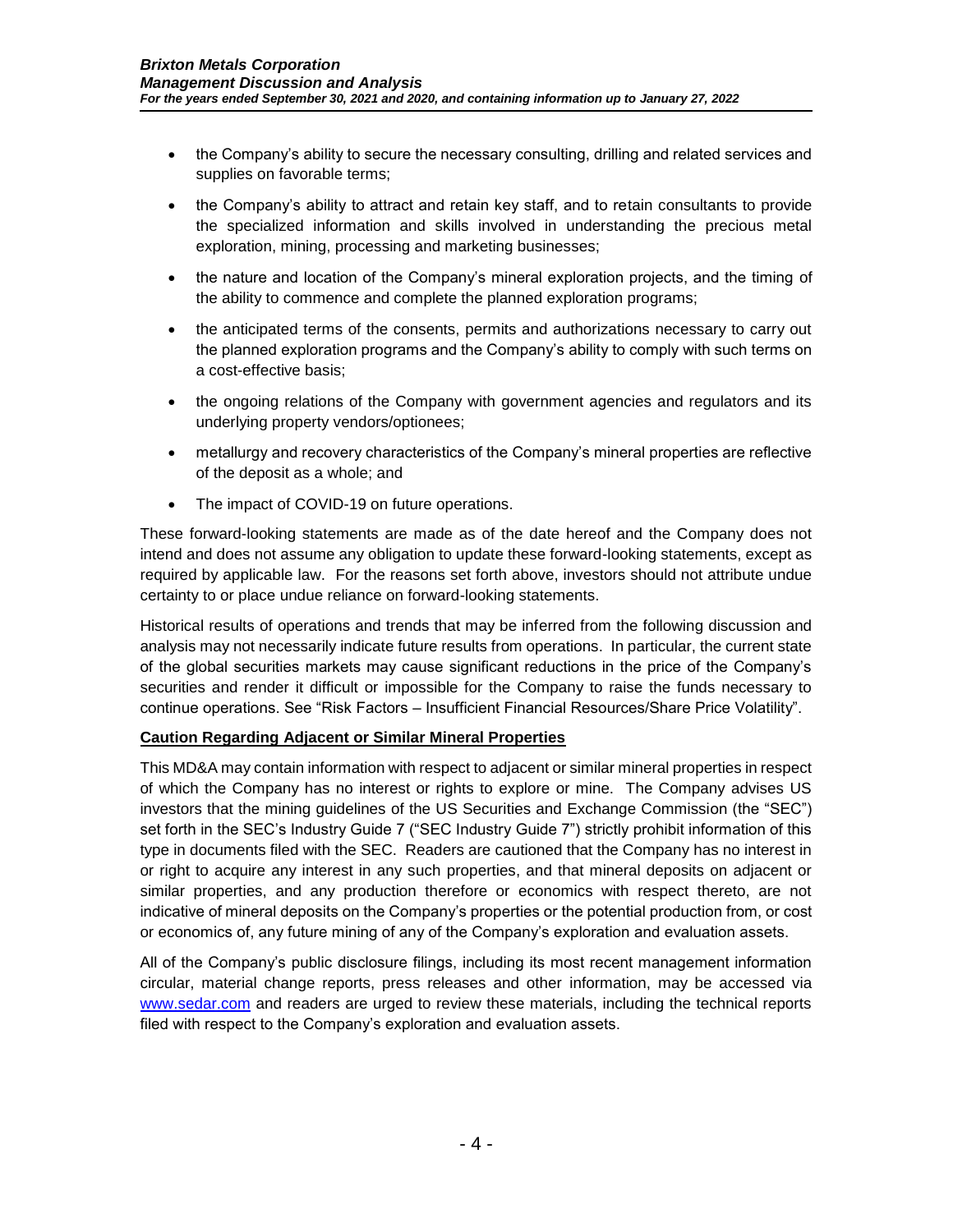## **Selected Annual Information**

|                                                | Year ended<br><b>September 30, 2021</b> | Year ended<br><b>September 30, 2020</b> | Year ended<br><b>September 30, 2019</b> |
|------------------------------------------------|-----------------------------------------|-----------------------------------------|-----------------------------------------|
| Loss and<br>comprehensive loss<br>for the year | \$(9,419,207)                           | \$(7,458,337)                           | \$(7,712,888)                           |
| Write-off of mineral<br>properties             | \$Nil                                   | \$Nil                                   | \$Nil                                   |
| Loss per Share (Basic<br>and Diluted)          | \$0.05                                  | \$0.05                                  | \$0.08                                  |
| <b>Total Assets</b>                            | \$12,803,749                            | \$14,231,325                            | \$13,248,530                            |
| <b>Total Long-term</b><br>Liabilities          | \$176,075                               | \$221,348                               | \$176,075                               |
| Number of shares<br>outstanding at year<br>end | 197,811,224                             | 171,754,847                             | 134,808,491                             |

## **Highlights for the year ended September 30, 2021 and up to January 27, 2022**

- On October 5, 2020, the Company issued 1,200,000 shares valued at \$420,000 to Stuhini on the acquisition of a 100% interest in the Metla mineral claim group.
- On October 26, 2020, the Company entered into an agreement with respect to a US\$44,500,000 earn-in and joint venture ("Heads of Agreement") on its wholly owned Hog Heaven Project with High Power Exploration Inc. ("HPX"). HPX is a mineral exploration and development company and is a subsidiary of Ivanhoe Electric Inc., led by Chairman and CEO Robert Friedland. In March 2021, the Company superseded the Heads of Agreement with a USD\$44.5 million definitive earn-in agreement ("Earn-in Agreement") with IE Montana Holdings Ltd. ("IEM"), a wholly-owned Montana subsidiary of HPX.

IEM has the right to earn a 51% interest in the Hog Heaven Project by making a total of US\$4,500,000 in cash payments and incurring US\$15,000,000 in exploration expenditures. Further, IEM may earn an additional 24% interest (for a total of a 75% interest) in the Hog Heaven Project by incurring an additional US\$25,000,000 in exploration expenditures, as follows:

 Stage 1 Cash Payments: A cash payment of US\$500,000 (received on February 28, 2021) will be paid by IEM on signing a definitive earn-in agreement, and further cash payments of US\$500,000 are due in each of following four years, and payments of US\$1,000,000 are due in each of the fifth and six years (for a total of US\$4,500,000 in cash payments);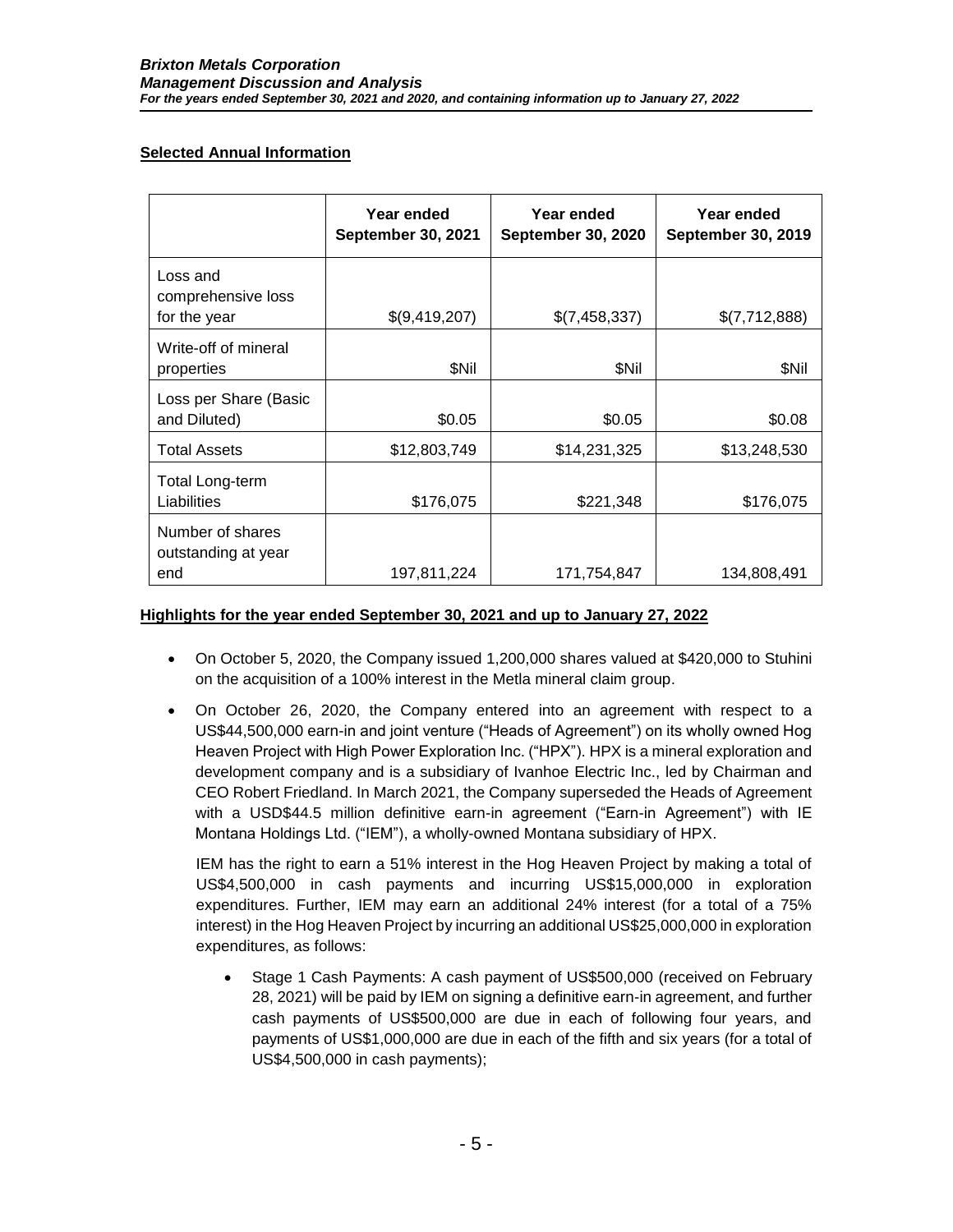- Stage 1 Earn-In: IEM shall fund aggregate expenditures of US\$15,000,000 ("Stage 1 Earn-In Expenditures") to earn a 51% interest in Brixton USA Corporation (the "Joint Venture Company"), with no less than US\$3,000,000 of the Stage 1 Earn-In Expenditures being incurred by the second anniversary date of the Heads of Agreement;
- Stage 2 Earn-In: IEM has the right to increase its interest in the Joint Venture Company to 75% by funding an additional US\$25,000,000 in expenditures ("Stage 2 Earn-In Expenditures"), as follows: by incurring minimum expenditures of US\$10,000,000 by the ninth anniversary date and incurring an additional US\$15,000,000 in expenditures before the eleventh anniversary date; and
- Operator: IEM shall control and direct all exploration, development and other related activities during the earn-in periods at the Hog Heaven Project.
- On November 3, 2020, the Company closed a \$2,000,000 non-brokered private placement of units with Mr. Friedland's controlled affiliate, Newstar Advantage Ltd. ("Newstar"). Each unit was issued at a price of \$0.235 and comprise one common share of the company and one common share purchase warrant. Each warrant entitles the holder thereof to acquire one common share of the Company at a price of \$0.35 for a period of 36 months from the date of closing of the private placement. In 2021, Newstar transferred the acquired shares and warrants of the Company to Ivanhoe Electric Inc.
- On November 19, 2020, the Company has closed a non-brokered private placement of flow-through common shares of the Company for gross proceeds of \$4,461,121. Each flowthrough (FT) share was issued at a price of \$0.36 and comprises one common flow-through share of the company. The Company issued a total of 12,392,002 FT shares pursuant to the private placement.
- On December 18, 2020, the Company closed a second tranche of a non-brokered private placement of flow-through shares of the Company for gross proceeds of \$504,000. Each flow-through share was issued at a price of \$0.36. The Company issued a total of 1.4 million flow-through shares pursuant to the private placement.
- During the three-month period ended December 31, 2020, the Company received gross proceeds of \$612,677 from the exercise of warrants and \$21,000 from the exercise of stock options.
- On February 3, 2021, the Company granted 3,500,000 stock options to various directors, officers, employees, and consultants. The options are exercisable at \$0.255 per share for a period of 10 years.
- On December 8, 2021, the Company closed the first tranche of a non-brokered private placement of units and flow-through units of the Company for gross proceeds of \$6,789,100, by issuing:
	- a) 12,005,000 units at a price of \$0.18 per unit, each unit comprising one common share and one common share purchase warrant, entitling the holder to acquire one additional common share at a price of \$0.26 for a period of 36 months from the date of closing; and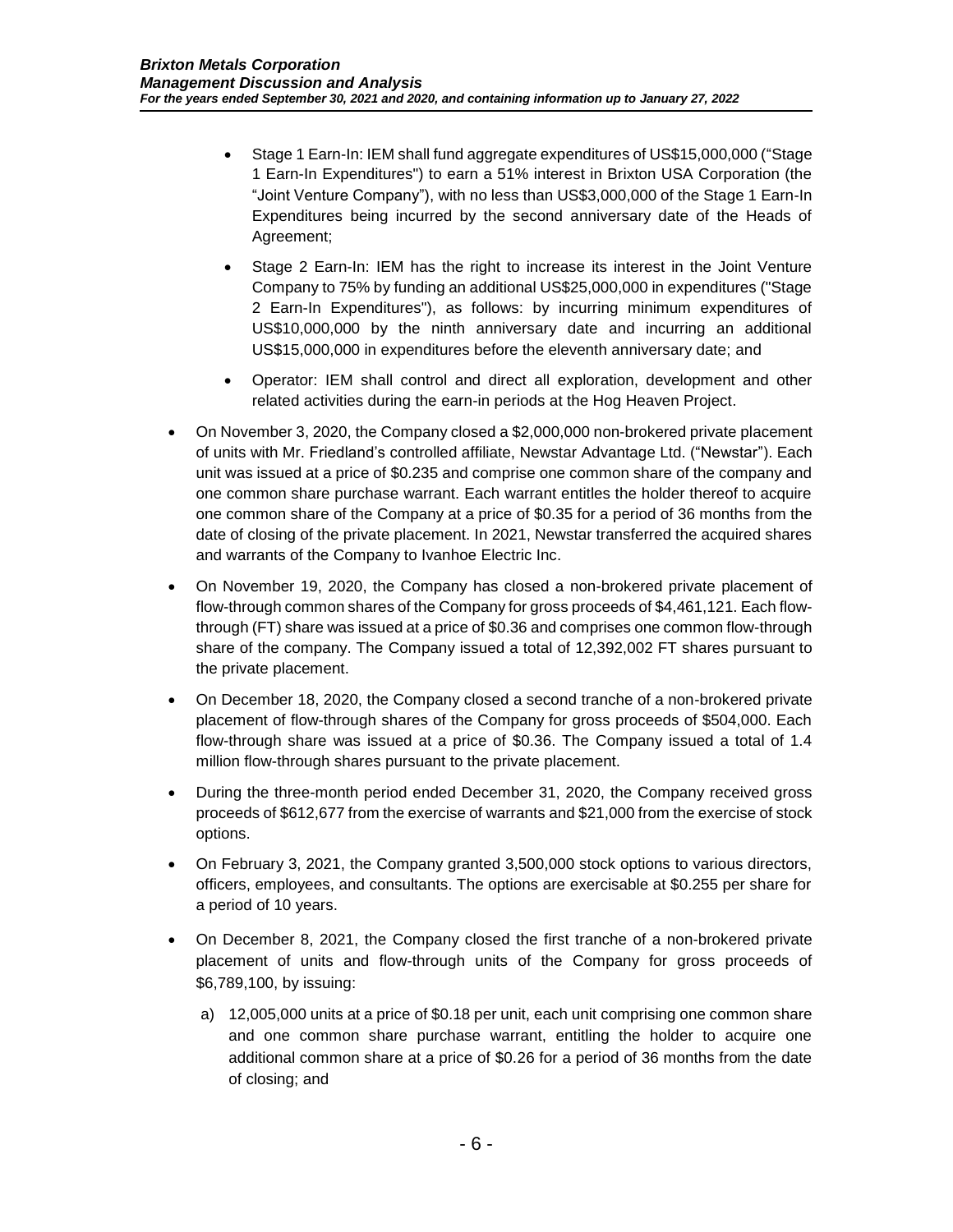b) 23,591,000 flow-through units at a price of \$0.20 per flow-through unit, each flowthrough unit comprising one flow-through common share and one-half of a common share purchase warrant, entitling the holder to acquire one additional common share at a price of \$0.26 for a period of 24 months from the date of closing.

In connection with the first tranche, the Company paid finders' fees of \$99,252 and issued an aggregate of 503,460 finder's warrants. Each finder's warrant is exercisable for one common share of the Company at an exercise price of \$0.18 for a period of 24 months from the date of closing.

- On December 16, 2021, the Company closed the second and final tranche of a nonbrokered private placement of units, flow-through units, and charity flow-through units of the Company for gross proceeds of \$5,295,086, by issuing:
	- a) 3,127,110 units at a price of \$0.18 per unit, each unit comprising one common share and one common share purchase warrant, entitling the holder to acquire one additional common share at a price of \$0.26 for a period of 36 months from the date of closing;
	- b) 10,150,000 flow-through units at a price of \$0.20 per flow-through unit, each flowthrough unit comprising one flow-through common share and one-half of a common share purchase warrant, entitling the holder to acquire one additional common share at a price of \$0.26 for a period of 24 months from the date of closing; and
	- c) 11,029,414 charity flow-through units at a price of \$0.245 per flow-through unit, each flow-through unit comprising one flow-through common share and one common share purchase warrant, entitling the holder to acquire one additional common share at a price of \$0.26 for a period of 36 months from the date of closing.

In connection with the second tranche, the Company paid finders' fees of \$46,632 and issued an aggregate of 1,022,237 finder's warrants. Each finder's warrant is exercisable for one common share of the Company at an exercise price of \$0.18 for a period of 24 months from the date of closing.

## **Results of Operations**

Year ended September 30, 2021 compared with year ended September 30, 2020:

During the year ended September 30, 2021, the Company incurred a loss and comprehensive loss of \$9,419,207 (2020 - \$7,458,337) due to the following:

- Geological exploration costs were \$7,042,969 in the year ended September 30, 2021 (2020 – \$5,946,654) and included expenditures primarily on the Thorn and Langis projects and increased as a result of a drilling program during the period on the Langis property.
- Management fees of \$520,812 (2020 \$492,103) were paid to the Chief Executive Officer and third-party consultants. The decrease was a result of personnel changes as compared to the prior period.
- Investor relations was \$317,594 (2020 \$363,545) due to slightly decreased promotional activity.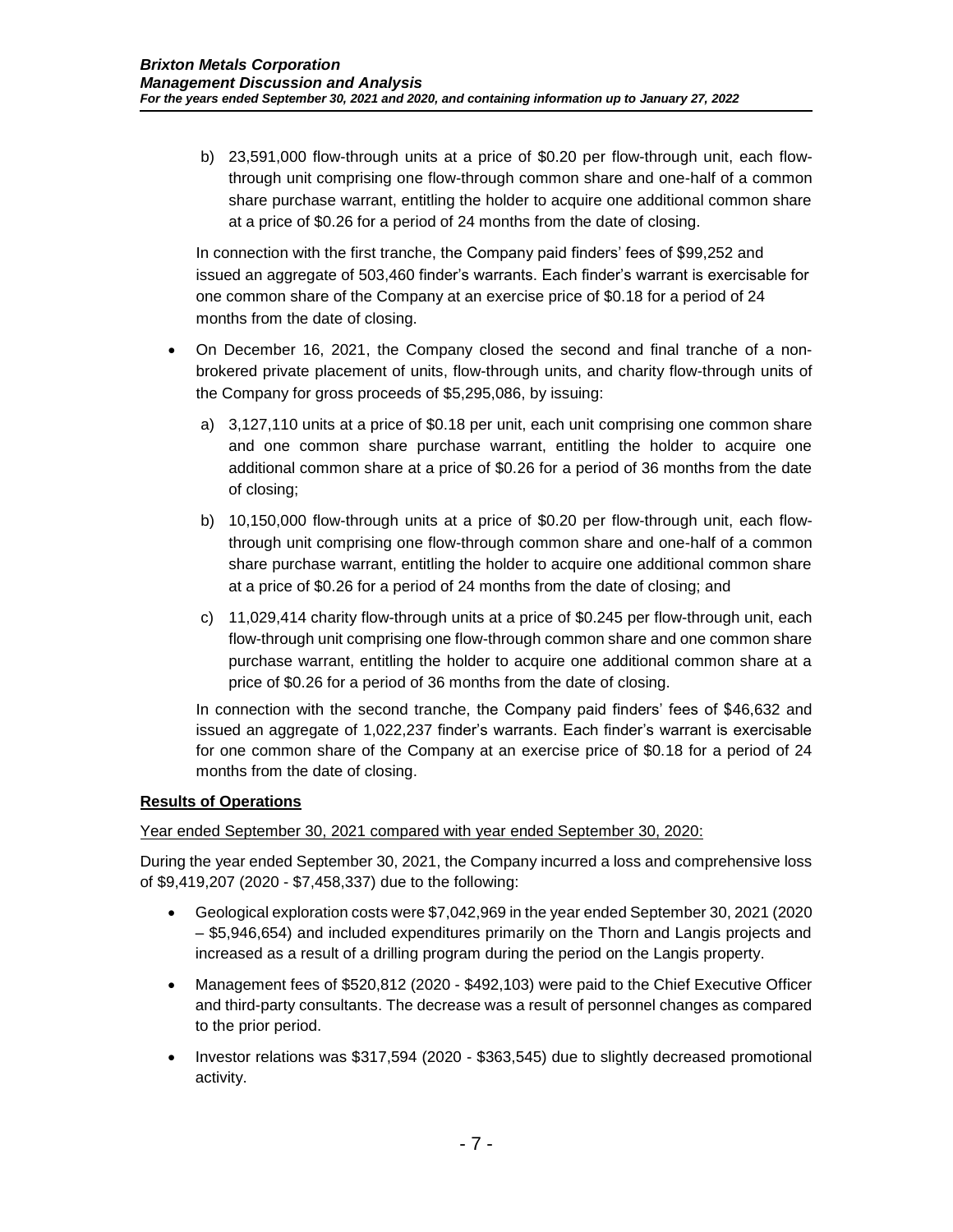- Professional services were \$287,586 (2020 \$287,478) and were comparable to the previous period.
- Salaries and employee benefits of \$581,983 (2020 \$142,172) due to increased administrative activity and increased salaries over the prior year.
- Travel and meals were \$4,386 (2020 \$14,275) due to significantly decreased travel activity during the period resulting from the COVID-19 slowdown.

## Three months ended September 30, 2021 compared with three months ended September 30, 2020:

The following analysis discusses the variations in the Company's quarterly results but, as with most junior mineral exploration companies, the results of operations (including net losses) are not the main factor in establishing the financial health of the Company. Of additional significance are the exploration and evaluation assets in which the Company has, or may earn an interest, its working capital and how many shares it has outstanding. The variations seen over the quarters are primarily a result of the level of activity of the Company's ongoing property evaluation program and the timing and results of the Company's exploration activities on its then current properties. There are no general trends regarding the Company's quarterly results, and the Company's business of mineral exploration is semi-seasonal, as it can only work on the Thorn on a strict summer/fall basis, however Langis can be explored throughout the year. Quarterly results can vary significantly depending on whether the Company has abandoned any properties or granted any stock options and these are the factors that account for material variations in the Company's quarterly net losses, none of which are predictable. The write-off of exploration and evaluation assets can have a material effect on quarterly results as and when they occur. The other major factor which can cause a material variation in net loss on a quarterly basis is the grant of stock options due to the resulting stock-based compensation charges which can be significant when they arise. General operating costs other than the specific items noted above tend to be quite similar from period to period.

During the three months ended September 30, 2021, the Company incurred a loss and comprehensive loss of \$2,502,143 (2020 - \$3,523,535) due to the following:

- Geological exploration costs were \$1,424,484 in the three months ended September 30, 2021 (2020 – \$3,418,497) and included expenditures primarily on the Thorn and Langis projects and decreased compared to the prior period during which the Company focused its exploration activities on its Thorn and Hog Heaven properties.
- Management fees of \$252,796 (2020 \$186,015) were paid to the Chief Executive Officer and third-party consultants. The decrease was a result of personnel changes as compared to the prior period.
- Investor relations was \$40,029 (2020 \$97,159) and decreased due to less promotional activity by the Company.
- Professional services were \$104,952 (2020 \$128,354) and decreased due to less activity compared to the prior period.
- Salaries and employee benefits of \$306,520 (2020 \$41,572) due to increased administrative activity and increased salaries over the prior period.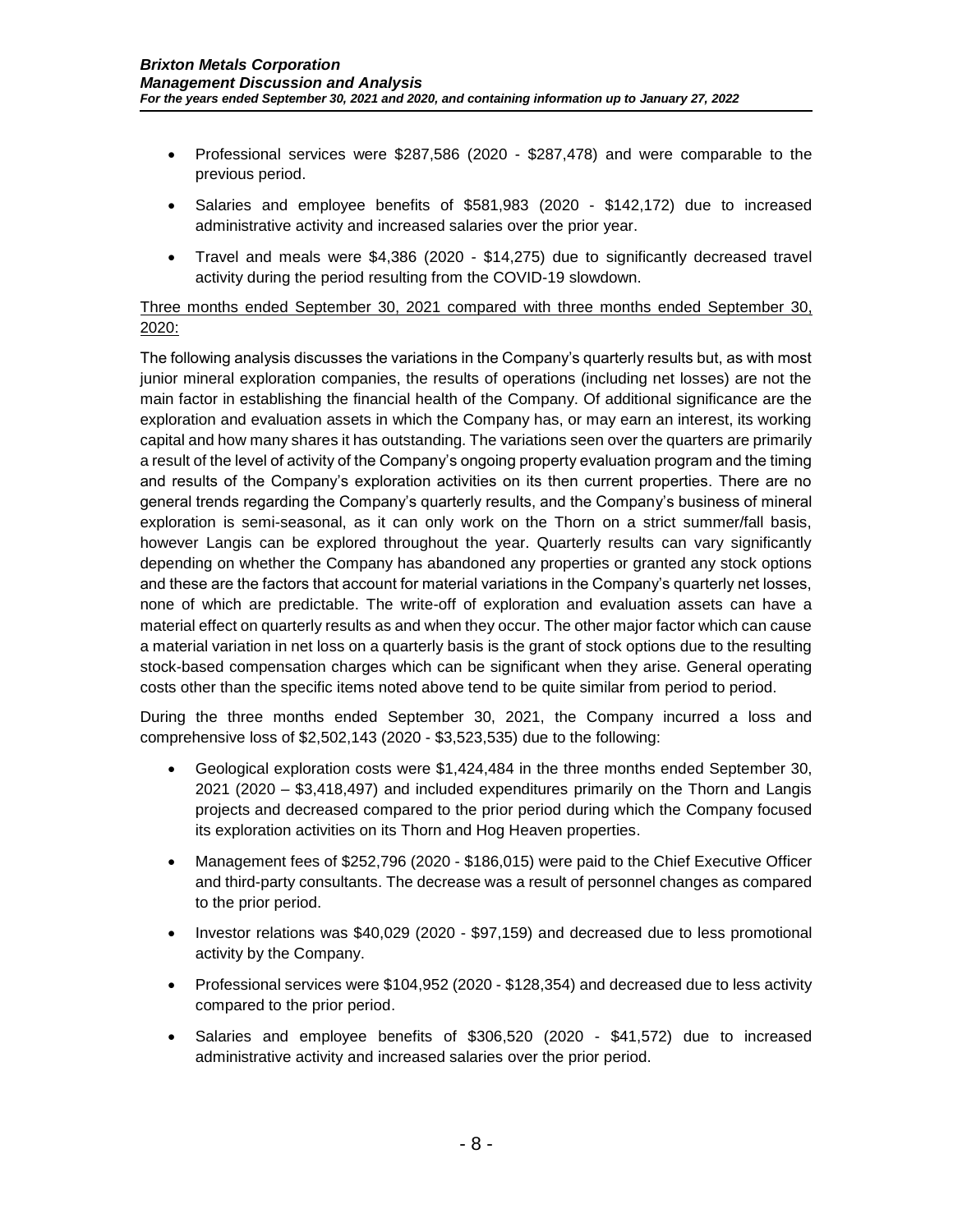#### **Summary of Quarterly Results**

|                                    | <b>Quarter Ended</b> |                      | <b>Quarter Ended</b> | <b>Quarter Ended</b> |
|------------------------------------|----------------------|----------------------|----------------------|----------------------|
|                                    | September 30,        | <b>Quarter Ended</b> | March 31,            | December 31,         |
|                                    | 2021                 | June 30, 2021        | 2021                 | 2020                 |
| Loss and comprehensive             |                      |                      |                      |                      |
| loss for period                    | \$2,502,143          | \$2,549,689          | \$2,606,380          | \$1,760,995          |
| Loss per Share (Basic              |                      |                      |                      |                      |
| and Diluted)                       | \$0.01               | \$0.01               | \$0.01               | \$0.01               |
| <b>Total Assets</b>                | \$12,803,749         | \$14,896,669         | \$17,618,774         | \$19,754,269         |
| <b>Total Long-term Liabilities</b> | \$176,075            | \$184,765            | \$197,264            | \$209,455            |
| Weighted average shares            |                      |                      |                      |                      |
| outstanding for the period         | 197,811,224          | 197,811,224          | 197,811,224          | 185,030,622          |
| <b>Cash Dividends Declared</b>     | Nil                  | Nil                  | Nil                  | Nil                  |
|                                    |                      |                      |                      |                      |
|                                    | <b>Quarter Ended</b> |                      | <b>Quarter Ended</b> | <b>Quarter Ended</b> |
|                                    | September 30,        | <b>Quarter Ended</b> | March 31,            | December 31,         |
|                                    | 2020                 | June 30, 2020        | 2020                 | 2019                 |
| Loss and comprehensive             |                      |                      |                      |                      |
| loss for period                    | \$3,286,729          | \$1,775,436          | \$651,993            | \$1,507,373          |
| Loss per Share (Basic              |                      |                      |                      |                      |
| and Diluted)                       | \$0.02               | \$0.01               | \$0.00               | \$0.01               |
| <b>Total Assets</b>                | \$14,231,325         | \$10,848,710         | \$12,301,122         | \$12,832,398         |
| <b>Total Long-term Liabilities</b> | \$221,348            | \$259,726            | \$277,349            | \$176,075            |
| Weighted average shares            |                      |                      |                      |                      |
| outstanding for the period         | 158,145,839          | 144,595,374          | 144,529,715          | 137,881,891          |

#### **Mineral property costs**

The tables below set out the quarterly resource property expenditures incurred (or recoveries), both acquisition and exploration for specific projects for the past eight quarters (does not include general exploration costs):

|                  | <b>Quarter Ended</b><br>September 30,<br>2021 | <b>Quarter Ended</b><br>June 30, 2021 | <b>Quarter Ended</b><br>March 31, 2021 | <b>Quarter Ended</b><br>December 31,<br>2020 |
|------------------|-----------------------------------------------|---------------------------------------|----------------------------------------|----------------------------------------------|
| Thorn - BC       | \$1,258,387                                   | \$2,312,879                           | \$417,954                              | \$944,272                                    |
| Langis - ON      | \$17,232                                      | \$143,480                             | \$1,115,681                            | \$830,012                                    |
| Atlin $-$ BC     | \$116,511                                     | \$112,171                             | \$6,669                                | \$25,611                                     |
| Hog Heaven - USA | \$(22,877)                                    | \$13,680                              | \$(555,396)                            | \$1,378,219                                  |
| <b>Total</b>     | \$1,369,253                                   | \$2,582,210                           | \$984,908                              | \$3,178,114                                  |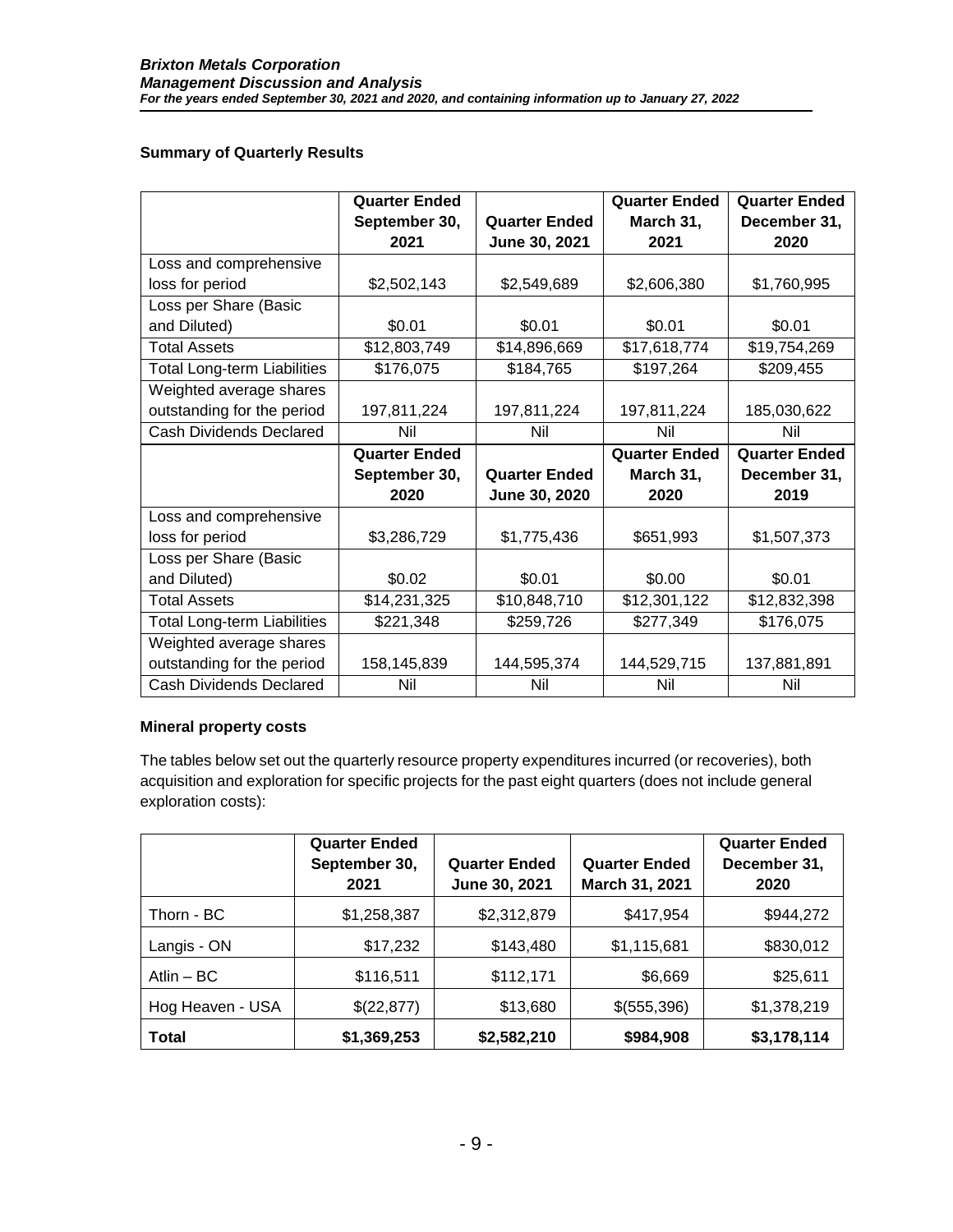|                  | <b>Quarter Ended</b><br>September 30,<br>2020 | <b>Quarter Ended</b><br>June 30, 2020 | <b>Quarter Ended</b><br>March 31, 2020 | <b>Quarter Ended</b><br>December 31,<br>2019 |
|------------------|-----------------------------------------------|---------------------------------------|----------------------------------------|----------------------------------------------|
| Thorn - BC       | \$4,157,394                                   | \$562,526                             | \$179,908                              | \$1,082,045                                  |
| Langis - ON      | \$(2,187)                                     | \$40,589                              | \$162,302                              | \$1,223                                      |
| Atlin $-$ BC     | \$46,750                                      | \$39,596                              | \$48,037                               | \$16,161                                     |
| Hog Heaven - USA | \$284,179                                     | \$505,077                             | \$24,960                               | \$5,610                                      |
| <b>Total</b>     | \$4,486,136                                   | \$1,147,788                           | \$415,207                              | \$1,105,039                                  |

### **Liquidity and Capital Resources**

To date the Company has financed its operations through the sale of its common shares. As at September 30, 2021 the Company has \$3,534,016 in current assets and \$997,035 in current liabilities. The receivable balance is composed primarily of amounts receivable and tax credit refunds from the Government of Canada and Government of British Columbia.

The Company has no source of revenue, income or cash flow. It is wholly dependent upon raising funds through the sale of its common shares to finance its business operations. Over the next twelve months, the Company expects it will require additional capital to further develop and explore its Thorn, Langis, Atlin, and Hog Heaven projects and to cover general and administration costs.

The Company may also seek to raise additional funds through public or private equity funding, bank debt financing or from other sources to support ongoing property development. There can be no assurances that this capital will be available in amounts or on terms acceptable to the Company, or at all. These conditions are material uncertainties that cast significant doubt about the Company's ability to continue as a going concern.

The Company's cash position as at September 30, 2021 was \$2,314,564 (2020 - \$5,233,148). During the year ended September 30, 2021, operating activities required cash of \$9,213,721 (2020 - \$8,381,246).

The Company's investing activities required \$1,024,643 (2020 - \$259,895) during the year ended September 30, 2021, comprised of \$1,378,800 (2020 - \$248,039) in mineral property acquisitions costs and \$50,700 (2020 - \$30,000) in reclamation bonds posted, offset by \$635,000 (2020 - \$nil) in proceeds from option payments received, \$92,284 (2020 - \$32,000) in proceeds from disposition of exploration and evaluation assets, and \$295,632 (2020 - \$50,856) in property and equipment purchased. The Company also received \$37,000 in proceeds on the sale of equipment in fiscal 2020.

The Company's financing activities generated \$7,319,780 (2020 - \$8,031,418) during the year ended September 30, 2021, comprised of \$6,965,121 (2020 - \$7,711,086) in proceeds from private placements, \$21,000 (2020 - \$104,000) in proceeds from option exercises, and \$612,677 (2020 - \$760,700) in proceeds from warrant exercises, offset by \$229,328 (2020 - \$496,889) in share issuance costs and \$49,690 (2020 - \$47,479) in payments towards lease liabilities.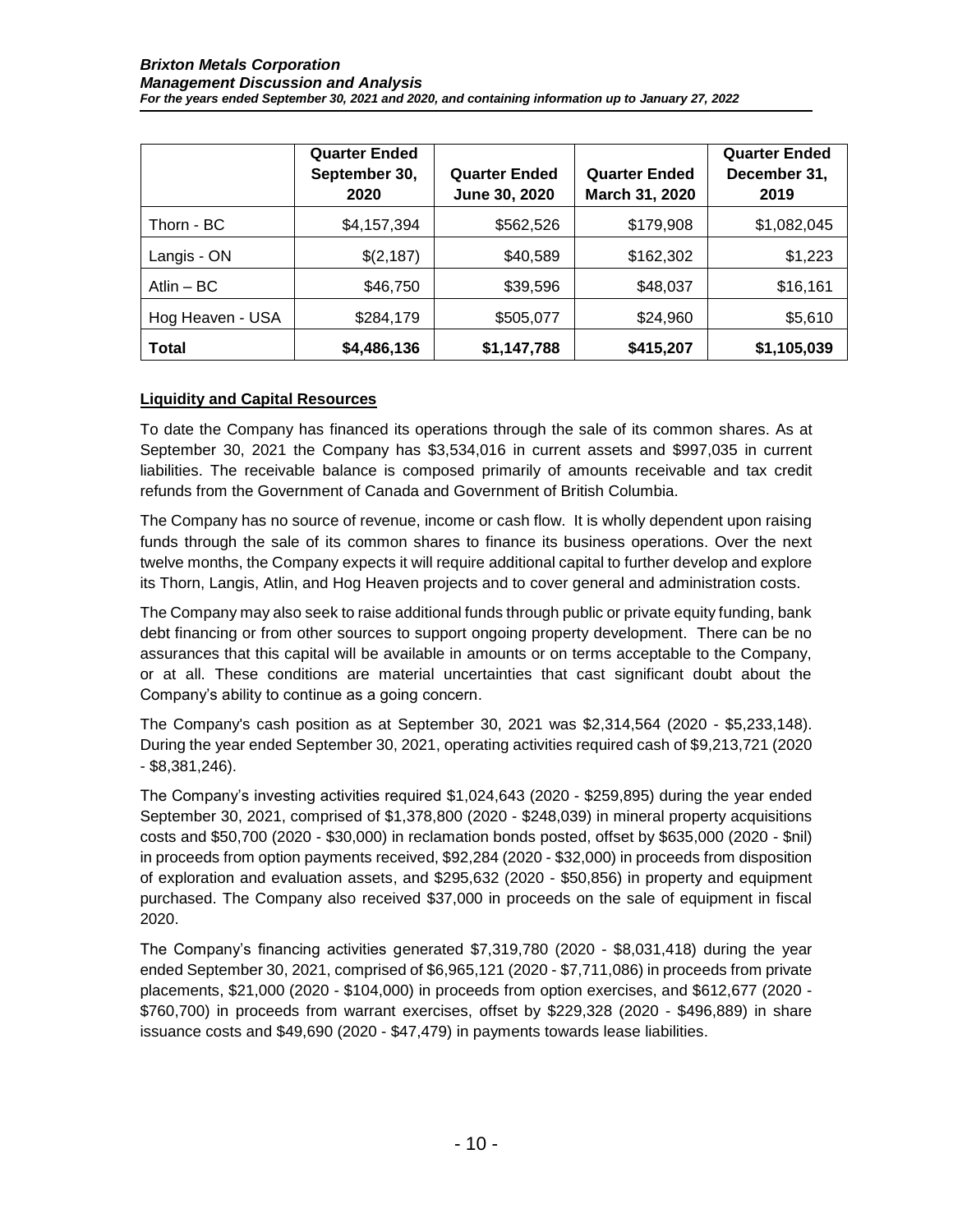## **Use of Proceeds**

#### *Reconciliation of Use of Proceeds from Private Placements from fiscal 2012 to fiscal 2021*

The Company has completed the following private placements:

- In April 2012, the Company raised \$1.0 million through the sale of securities of the Company.
- On September 26, 2012 the Company raised an additional \$1.4 million.
- On December 21, 2012, the Company raised an additional \$1.3 million.
- On February 26, 2013, the Company raised an additional \$2.6 million.
- On June 14, 2013, the Company raised an additional \$261,000.
- On June 27, 2013, the Company raised an additional \$378,000.
- On October 11, 2013, the Company raised an additional \$1.4 million.
- On November 8, 2013, the Company raised an additional \$150,000.
- On December 23, 2013, the Company raised an additional \$140,000.
- On April 8, 2016, the Company raised an additional \$1.0 million.
- On April 18, 2016, the Company raised an additional \$126,700.
- On June 21, 2016, the Company raised an additional \$2.3 million.
- On September 14, 2016, the Company raised an additional \$3.3 million.
- On April 4, 2017, the Company raised an additional \$1.78 million.
- On October 27, 2017, the Company raised an additional \$1.46 million.
- On December 6, 2017, the Company raised an additional \$1.39 million.
- On December 27, 2017, the Company raised an additional \$1.24 million.
- On December 17, 2018, the Company raised an additional \$2.62 million.
- On August 9, 2019, the Company raised an additional \$7.9 million.
- On November 27, 2019, the Company raised an additional \$1.69 million.
- On December 12, 2019, the Company raised an additional \$0.5 million.
- On August 12, 2020, the Company raised an additional \$5.5 million.
- On November 4, 2020, the Company raised an additional \$2 million.
- On November 20, 2020, the Company raised an additional \$4.46 million.
- On December 21, 2020, the Company raised an additional \$504,000.

The following table sets out a comparison of how the Company used the proceeds following the closing date, an explanation of the variances and the impact of the variance on the ability of the Company to achieve its business objectives and milestones.

| <b>Intended Use of Proceeds</b>                                                        | <b>Actual Use of Proceeds</b>                                                                                                                                                                                                                                                                                                                                                                                                                                                                                                                                                                                   |
|----------------------------------------------------------------------------------------|-----------------------------------------------------------------------------------------------------------------------------------------------------------------------------------------------------------------------------------------------------------------------------------------------------------------------------------------------------------------------------------------------------------------------------------------------------------------------------------------------------------------------------------------------------------------------------------------------------------------|
| To advance the Company's<br>properties and for general<br>and administrative purposes. | As at September 30, 2021 the Company had spent approximately<br>\$23,161,377 on its Thorn property, \$5,482,688 on its Langis<br>property, \$3,591,610 on its Atlin property, and \$3,378,063 on its Hog<br>Heaven property. The majority of the funds raised in fiscal 2012-2015<br>were used primarily for drilling on the Thorn property with some<br>additional amounts used for G&A. The amounts raised in fiscal 2016<br>to 2021 have been and will continue to be used to finance exploration<br>activities on the Thorn, Langis, Atlin, and Hog Heaven properties, as<br>well as for G&A going forward. |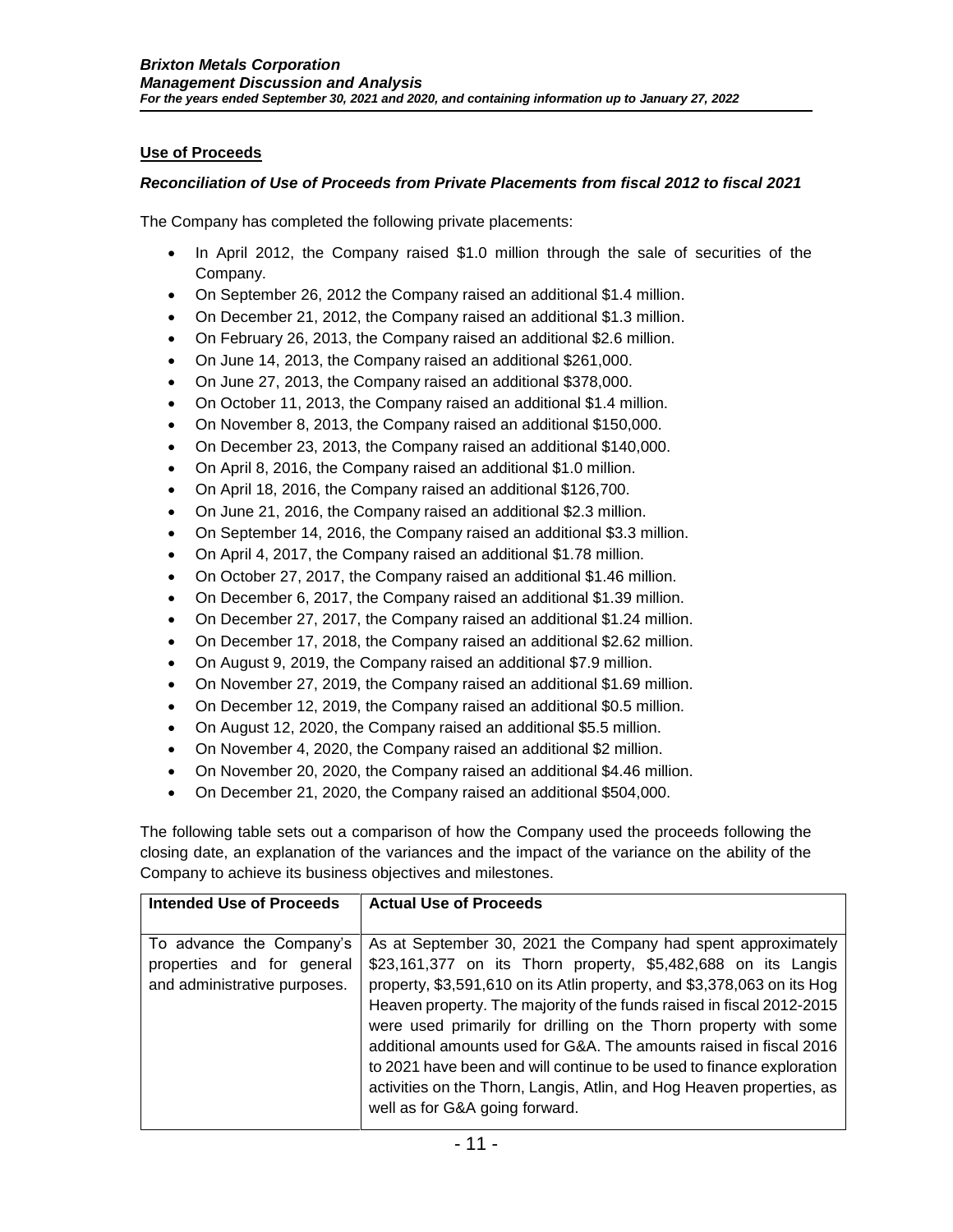| Intended Use of Proceeds       | <b>Actual Use of Proceeds</b>                                      |
|--------------------------------|--------------------------------------------------------------------|
|                                |                                                                    |
| Explanation of variances and   | The funds raised during the prior years have been used to fund the |
| the impact of variances on the | Company's continuing exploration on the Thorn property and general |
| ability of the Company to      | working capital.                                                   |
| achieve<br>business<br>its     |                                                                    |
| objectives and milestones      |                                                                    |
|                                |                                                                    |

### **Mineral Property Overview**

Brixton Metals wholly owns four projects in North America: 1) the Thorn Cu-Au-Ag-Mo Project located in Northwest British Columbia, Canada; 2) the Hog Heaven Ag-Cu-Au Project located in Northwest Montana, USA; 3) the Langis-HudBay Ag-Co Projects located in Northeast Ontario, Canada; and 4) the Atlin Goldfields Project in Northwest British Columbia, Canada. The Company's strategy is to systematically conduct high impact exploration to advance the projects toward development while seeking to monetize select assets through a sale or JV partners.

### *Thorn Cu-Au-Ag-Mo Project, British Columbia, Canada*

The wholly owned Thorn Project is now a 2,600 square kilometer claim group after new staking the Trapper, Metla project acquisitions in 2020. The Project located in northwestern British Columbia, Canada, approximately 90 km ENE from Juneau, Alaska. In 2013, an Exploration Agreement was signed between the Company the Taku River Tlingit First Nation and the Company has signed an engagement letter with the Tahltan First Nations. The Company is committed to building a longterm respectful relationship with the First Nations within the region and supporting the local economy.

The Thorn Project has been sporadically explored since 1951 by Cominco and 1959 by Kennco and many others since then. The new Thorn Project is a 80km mineralized trend with 14 target areas identified. Geologically the project consists of Triassic to Eocene volcano-plutonic complex with many styles of mineralization related to porphyry and epithermal environments, included both sediment and volcanic hosted gold deposit types.

#### *2020 Exploration at the Thorn Project*

The objective for 2020 was to identify new copper-gold targets and follow up on the Camp Creek drill holes 150 and 162. Where THN19-150 returned 554.70m of 0.57 g/t Au, 0.24% Cu, 43.18 g/t Ag, including 135.96m of 1.35 g/t Au, 0.31% Cu, 133.62 g/t Ag. Hole THN19-162 encountered 230m of porphyry style mineralization.

Brixton acquired ASTER and SENTINEL-2 satellite data and processed it for alteration minerals over the Thorn property. A further 150 historic assessment reports were compiled for geochemical data including the capture of an additional 10,524 soils, 486 silts and 3240 rocks.

#### *2020 Geophysical Surveys*

The Company completed 12km of IP and downhole IP in holes 150 and 162 over the Camp Creek Target. An airborne radiometric and magnetic survey was flown at the Metla and West Target and revealed large potassic-altered zones that are associated with the copper anomalies. The Company conducted 596 square kilometers (sqkm) of LIDAR surveys, 396 sqkm over the Central portion of the claim block, 105 sqkm over the West Target and 95 sqkm over the East Target.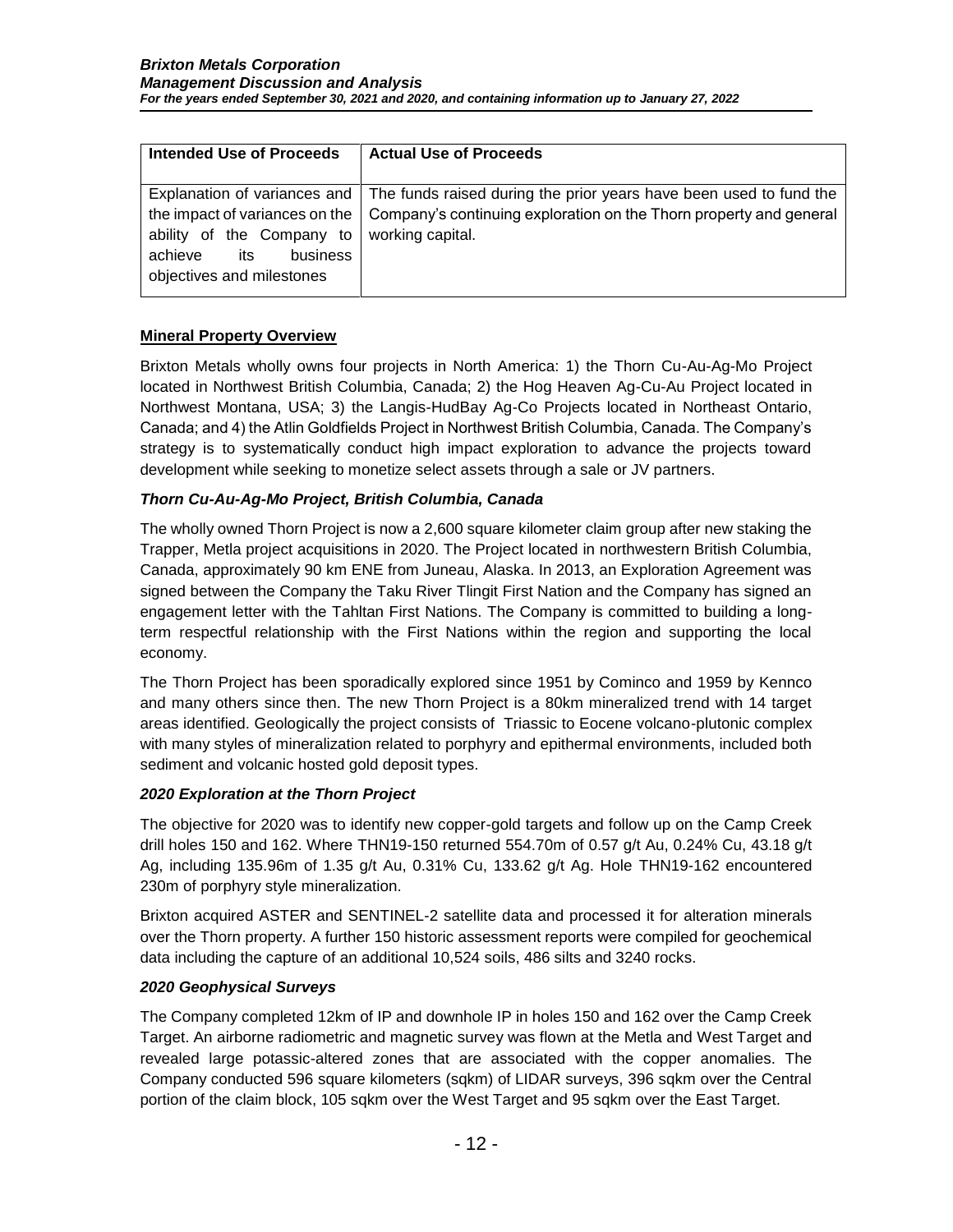## **2020 Rock and Soil Geochemistry**

Brixton carried out property wide surficial geochemical surveys included the collection of 5,588 soil samples and 1,473 rock samples.

## **2020 Drilling Highlights**

**Outlaw Zone:** Diamond drilling totaled 5,291m consisting of 16 holes over 2,788m over 16 holes at the Outlaw West and Central Zones. All holes intersected mineralization and extended the Central Outlaw Au-Ag zone by 164m along strike to a new total of 600m.

Gold mineralization at the Central Outlaw Zone is disseminated to semi-massive pyrrhotite and pyrite mineralization hosted in Trassic clastic sediments with weak to moderate alteration. Mineralization appears to be associated with Jurassic felsic dykes.

- Central Outlaw -THN20-172 returned 12.4m of 0.7 g/t Au, 52.0 g/t Ag including 5.0m of 1.7 g/t Au, 116.1 g/t Ag
- Central Outlaw -THN20-176 returned 27.0m of 0.7 g/t Au 3.1 g/t Ag
- West Outlaw -THN20-169 returned one meter of 8.7 g/t Au, 33.2 g/t Ag
- West Outlaw -THN20-165 returned 5.1m of 1.1 g/t Au

**Camp Creek Target:** 2503m were drilled over 3 holes at the Camp Creek Porphyry Target that intersected zones of shallow high-sulphidation type mineralization and deep porphyry-style mineralization starting around 300-400m depth. The deepest hole was THN20-181 which drilled to 959.2m.THN20-181 intercepted porphyry style mineralization returning 439.42m of 0.19% Cu, 0.07 g/t Au, 2.41 g/t Ag, 139.83 ppm Mo, including 105.42m of 0.32% Cu, 0.11 g/t Au, 3.75 g/t Ag, 335.41 ppm Mo.

### **2021 Exploration at The Thorn Project**

Brixton contracted Expert Geophysics Limited to conduct 1072-line kilometers of Airborne Magnetic and Mobile Magnetotelluric (Mobile MT) geophysical surveys covering the Trapper Gold, Camp Creek Porphyry, Outlaw Gold and West Copper Targets. The results of the Mobile MT identified large resistivity/conductivity features coincident with the Camp Creek Porphyry Target and the Trapper Gold Target that extends greater than 2km depth.

During 2021 program the Company collected 417 rock and 607 soil samples and drilled 5770.12 meters within 18 HQ and NQ sized core holes between the Camp Creek and Trapper targets.

### **2021 Highlights**

### **Camp Creek Porphyry Target**

Hole THN21-181A was drilled as an extension of hole THN21-181 which ended in mineralization. The previous hole, which was drilled at 132 degree azimuth and -75 degree dip was re-entered and extended down an additional 128 meters depth. The assay results for hole 181 and 181A combined returned 638.07m of 0.18% Cu, 0.07 g/t Au, 2.28 g/t Ag, 125.62 ppm Mo which included 246.07m of 0.28% Cu, 0.1 g/t Au, 2.72 g/t Ag, 226.08 ppm Mo. THN21-181A ended in a post mineral dyke which was cross cutting the mineralized porphyry.

Hole THN21-183 was drilled at the Camp Creek Target to a total depth of 1336.52m. Hole 183 was drilled at 210-degree azimuth with a -70 degree dip. Hole 183 returned 976.51m of 0.22% Cu, 0.07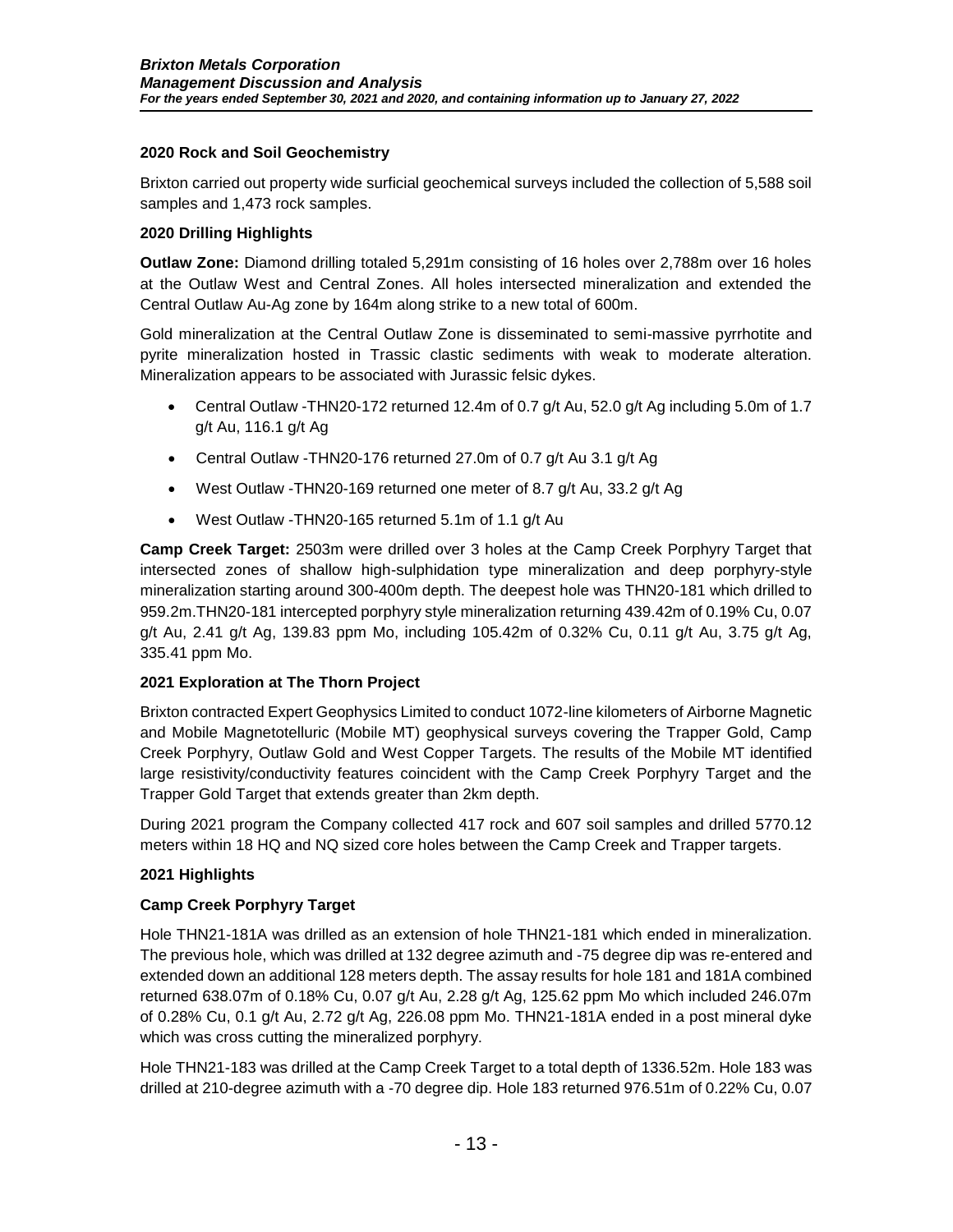g/t Au, 2.06 g/t Ag, 154.38 ppm Mo, including 550.52m of 0.32% Cu, 0.09 g/t Au, 2.61 g/t Ag, 239.95 ppm Mo, which included 117.00m of 0.46% Cu, 0.13 g/t Au, 3.92 g/t Ag, 359.33 ppm Mo.

Hole THN21-184 was drill at the Camp Creek porphyry target where the bottom of the hole is located about 286m north from hole 183. Hole 184 was drilled at an azimuth of 315 degree and - 82 degree dip to a total depth of 1198.25m. Hole 184 yielded 821.25m of 0.24% Cu, 0.10 g/t Au, 2.44 g/t Ag, 174.27 ppm Mo including 318.25m of 0.42% Cu, 0.17 g/t Au, 3.87 g/t Ag, 294.12 ppm Mo including 14m of 0.68% Cu, 0.14 g/t Au, 6.53 g/t Ag, 508.57 ppm Mo.

Both holes 183 and 184 ended within mineralized porphyry therefore, the target remains wide open and assay values show an increasing grade with depth.

At surface, the Camp Creek target exhibits intense epithermal-style alteration with associated highsulfidation Cu-Ag-Au veins and breccias including a mineralized diatreme breccia. Drill hole THN19-150, which targeted the porphyry related diatreme returned 554.7m of 0.57 g/t Au, 0.24% Cu, 43.18 g/t Ag including 136m of 1.35 g/t Au, 0.31% Cu, 133.62 g/t Ag. Starting at a depth of 300-400m from surface, calc-alkalic porphyry mineralization occurs in several geochemically distinct porphyry phases, as defined by UBC's Mineral Deposit Research Unit. The strongest mineralization to date occurs in Porphyry X, a crowded plagioclase porphyry of Cretaceous age, characterized by well-defined stacked biotite. Mineralization is also hosted in Triassic Stuhini Group sedimentary rocks, which are intruded by the porphyry phases. Only three holes to date have reached depths of greater than 1000m.

### **Trapper Gold Target**

Brixton completed 15 drill holes for a total 3107.34m at the Trapper Target. Drilling encountered a broad zone of gold mineralization with significant visible gold related to a diorite porphyry unit. Drill hole THN21-186 (360 degree azimuth, -65 degree dip) returned 187.51m of 1.6 g/t Au from 2.49m depth including 139m of 2.14 g/t Au including 11m of 19.25 g/t Au. Drill hole THN21-195 (315 degree azimuth and a -45 degree dip) was drilled from the same pad as hole 186. Hole 195 returned 146m of 0.74 g/t Au from 52m depth including 84m of 1.10 g/t Au including 31m of 2,0 g/t Au.

The Trapper Target represents a volcanic and intrusive hosted gold target. The geochemical footprint for the Trapper Gold Target was expanded in 2021 to 4km by 1.5km. Rock samples have returned up to 135 g/t Au. Gold mineralization occurs as several styles: within base metal-veins (sphalerite-galena-pyrite-chalcopyrite); quartz-stockwork; sulphosalt-pyrite veinlets and as disseminations within the Cretaceous diorite intrusive. In addition, two new high-grade copper-gold showings were discovered within the Trapper target area. In 2011, forty-two drill holes were completed, totaling 8581m, where drill hole TG11-11 returned 32.64m of 1.78 g/t Au including 0.41m of 92.8 g/t Au with visible gold. Gold-in-soil has a strong positive correlation with zinc.

During 2021 Company completed camp upgrades and improvements to accommodate more than 50 people.

### **Hog Heaven Ag-Au-Cu Project**

The wholly owned Hog Heaven Project consists of approximately 10 sections (6400 acres) of private lands. The project is located in Northwest Montana, USA, with good road access and nearby under-utilized mills. The Hog Heaven Project is a high sulphidation epithermal silver-gold-copperlead-zinc deposit with historical production. The Hog Heaven mine produced from 1928 – 1975 about 6.7Moz Ag at an average grade of 29 troy ounces of Ag per ton, 3,000 oz Au, 23M lbs Pb, 0.6M lbs Cu from 230,000 tons and an additional 49,700 tons grading 9.35 troy ounces of Ag per ton. The ore was shipped directly to smelters. Assays have returned up 3000 opt Ag. Coca Mines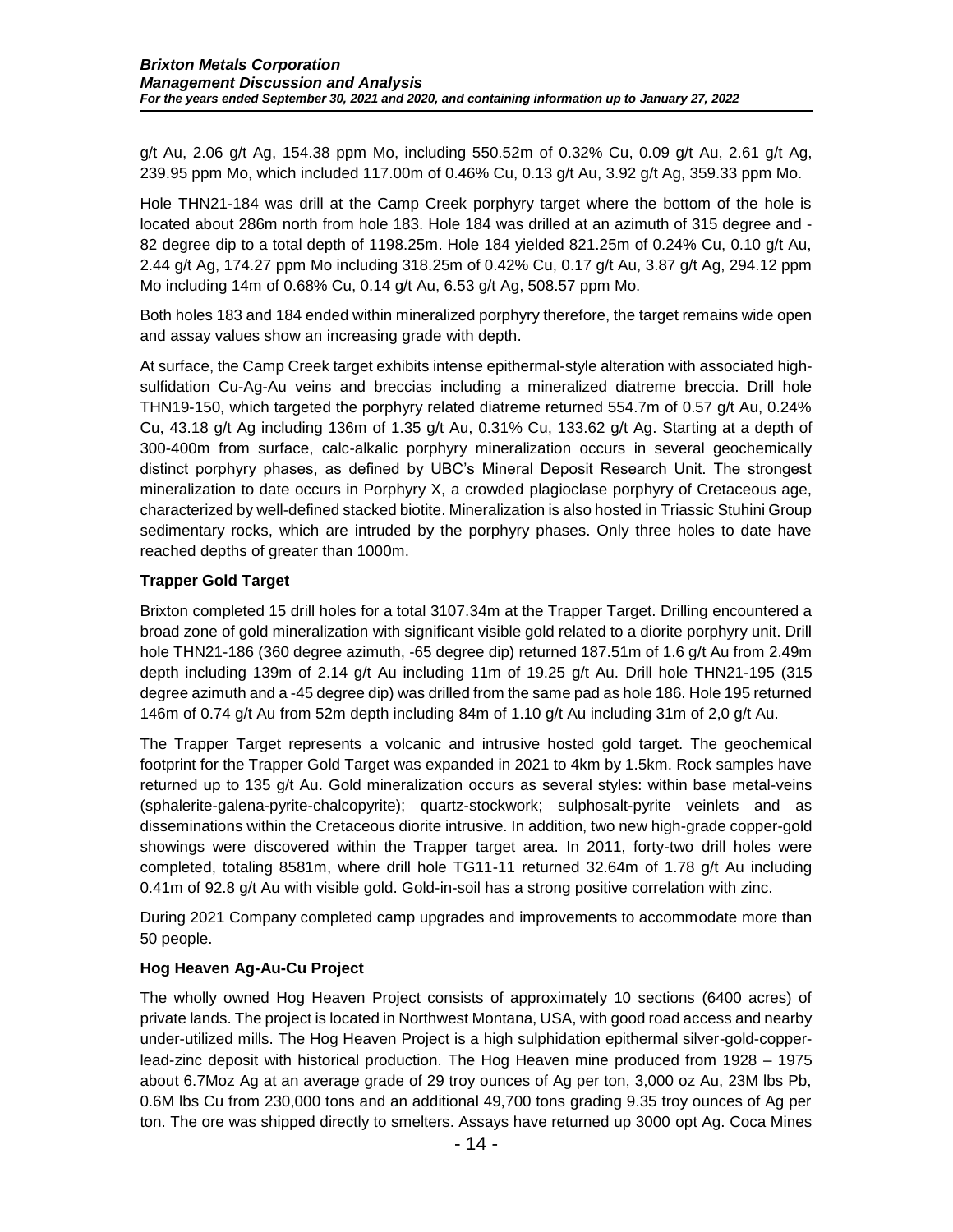produced a positive feasibility study in 1988 and received State approval to build a mine until the gold and silver prices dropped in 1990 and the development plans stalled.

**On March 2, 2021 Brixton** announced the signing of a USD\$44.5 million definitive earn-in agreement with a wholly-owned Montana subsidiary of High Power Exploration Inc. ("**HPX**"), a privately-owned mineral exploration and development company led by Chairman and CEO, Robert Friedland (see October 27, 2020 news release). The Earn-in Agreement provides HPX (now Ivanhoe Electric Inc.) with an Option to earn up to 75% interest in the project over 11 years.

During May-June 2020, the Company completed its maiden drilling program on the project. The drill program was successful in validating previous drilling at the Main Mine area and encountered both broad mineralized intervals including narrow very high grades silver-gold-copper mineralization.

### **2020 Drilling Highlights**

A total of seven holes representing 1,400.35m were drilled of HQ sized core and high-grade mineralization was encountered in all of the holes drilled.

Drill hole HH20-02 intersected a broad 224.85m zone of mineralization for 78.16 g/t Ag, 0.66 g/t Au, 0.24% Cu (75.07m-299.92m) which includes the following:

- 5.48m of 445.79 g/t Ag, 1.41 g/t Au, 1.50% Cu
- 2.13m 0f 917.36 g/t Ag, 2.00 g/t Au, 3.06% Cu
- 53.49m of 165.90 g/t Ag, 1.28 g/t Au, 0.55% Cu
- 1.37m of 1,750 g/t Ag, 5.39 g/t Au, 2.65% Cu

Drill hole HH20-07 intersected a broad 82.00m zone of sulphide mineralization for 67.09 g/t Ag, 0.73 g/t Au, 0.23% Cu (62.78m-144.78m) which includes the following:

- 45.27m of 77.30 g/t Ag, 1.27 g/t Au, 0.41% Cu
- 6.89m of 117.23 g/t Ag, 1.94 g/t Au, 0.28% Cu
- 0.97m of 1,885.00 g/t Ag, 4.68 g/t Au, 15.20% Cu

Reported widths are drilled intervals and true widths have not been determined.

### *2021 Highlights*

- Ivanhoe completed a 14,500-meter re-logging program of current and historic drill core
- Re-sampled approximately 2,600 pulp samples from historic drill holes at Flathead Mine and Ole Hill
- Collected 337 soil samples and additional rock chip samples
- Confirmed and updated geological mapping across the district
- A 3D induced polarization (IP) survey along with a ground gravity survey was conducted over the entire project
- Completed a Phase 1 Environmental Site Assessment (ESA)

Ivanhoe Electric is the operator of the Hog Heaven project.

### *Langis and HudBay Silver-Cobalt Properties, Ontario, Canada*

The projects are located within the historic silver-cobalt mining camp include two past producers. The projects are located approximately 500 km north of Toronto, Canada. The Cobalt camp that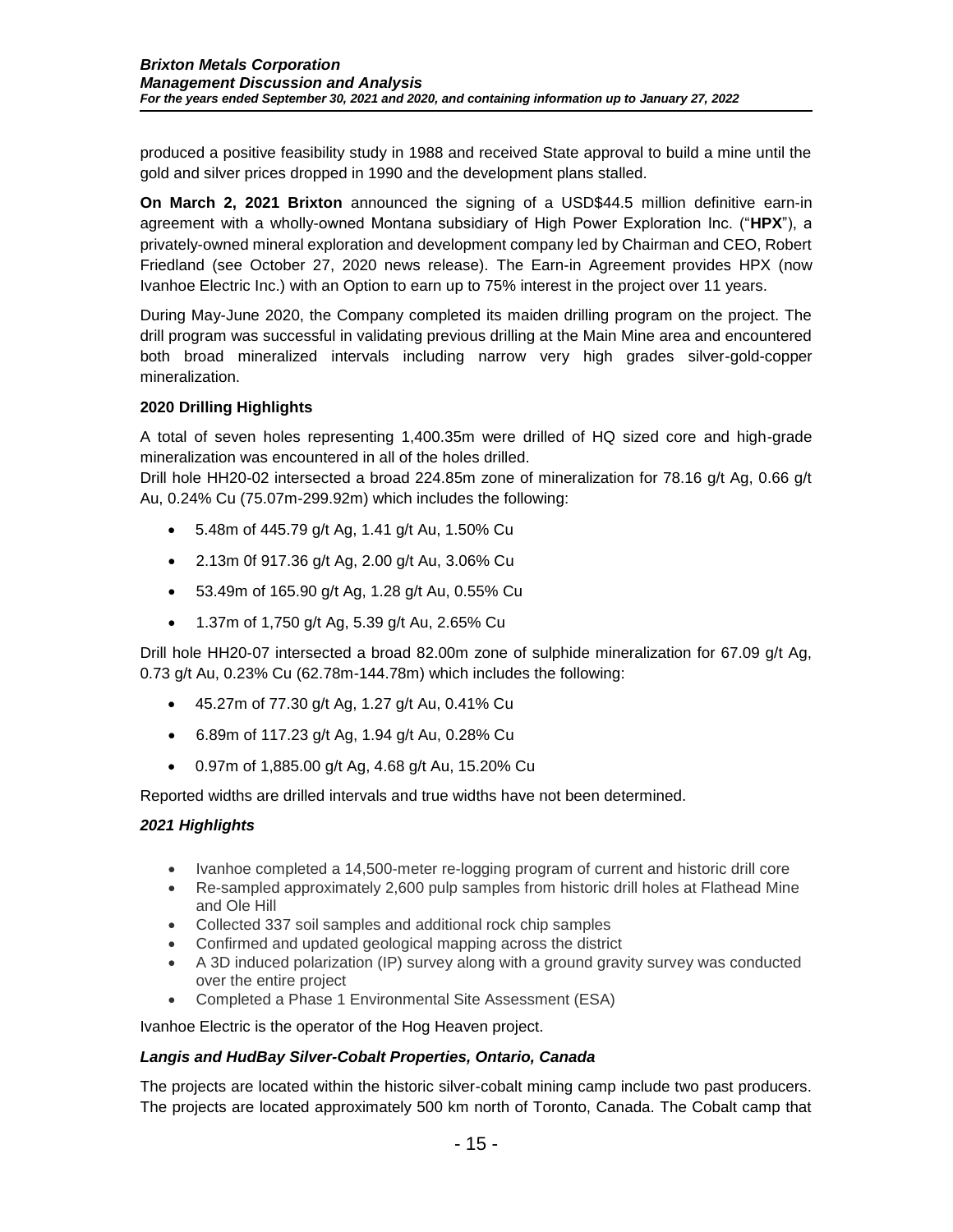includes the Langis Mine and HudBay Mine has historically produced over 500 million ounces of silver and 50 million pounds of cobalt. Silver recovery ranged from 88% to 94% based on historical records. Excellent local infrastructure: year-round road access, close proximity to power, railway and gas-pipeline and a new cobalt refiner was established by Electra and Glencore. Past production at the Langis mine was 10.6M ounces of silver and 358,340 pounds of cobalt. The silver recovery grade was approximately 25 oz/t (777.60 g/t). Past production at the HudBay mine produced a total of 6.4M ounces of silver at 123 oz/ton Ag and 185,570 pounds of cobalt.

An Exploration Agreement was signed with the Timiskaming First Nation.

The only drilling at the Hudbay project was in 2018, returned:

- HB18-31 intersected 2.00m of 1,667.30 g/t silver from 22m depth
- HB18-26 intersected 4m of 536.50 g/t silver from 45m depth

During the fall of 2020 and winter of 2021, the Company drilled 18,453.35m of NQ size core over 163 holes at the Langis Project. The drilling was successful in identifying new high-grade silver mineralization over significant widths.

## **Highlights from 2020/2021 drill results at the Langis Project**

- LM20-83 intersected 5.00m of 1,293.34 g/t Ag, including 2.00m of 3,205.00 g/t Ag
- LM20-87 intersected 9.00m of 374.03 g/t Ag, including 2.00m of 1,492.50 g/t Ag
- LM-20-133 intersected 2m of 5,847 g/t Ag from 16.6m,
	- $\bullet$  including 1.2m of 11,663 g/t Ag, 0.71% Co and
	- 9m of 272 g/t Ag from 23.6m
- LM-20-131 intersected 7m of 962 g/t Ag
- LM-21-242 drilled 3m of 1341 g/t Ag, 0.06% Co
- L-21-245 drilled 24m of 187 g/t Ag, 0.02% Co from 131m depth
	- including 10m of 356 g/t Ag, 0.02% Co

Reported widths are drilled intervals and true widths have not been determined.

The silver mineralization occurs as native silver and within steeply-moderately and in some cases shallow dipping veins, veinlets and as disseminations, rosettes and fracture infill and can be associated with calcite, hematite, pyrite, cobaltite, chalcopyrite, niccolite and gold. Mineralization is hosted within any of the three main rock types: Archean volcanics and metasediments, Coleman Member sediments and Nipissing diabase. The deposit type is considered continental rift type mineralization.

### *The Atlin Goldfields Project*

Brixton hold approximately 935 square kilometers of mineral rights in the Atlin Mining District of Northwest British Columbia. The project is located east of the town of Atlin and is road accessible with a well-established network of roads and is amenable to year-round drilling. Placer gold mining operations have been active in the Atlin Goldfield for the past 120 years. However, limited hard rock exploration has been conducted for the source of the placer gold.

Brixton's objective for this project is locate the source of the placer gold.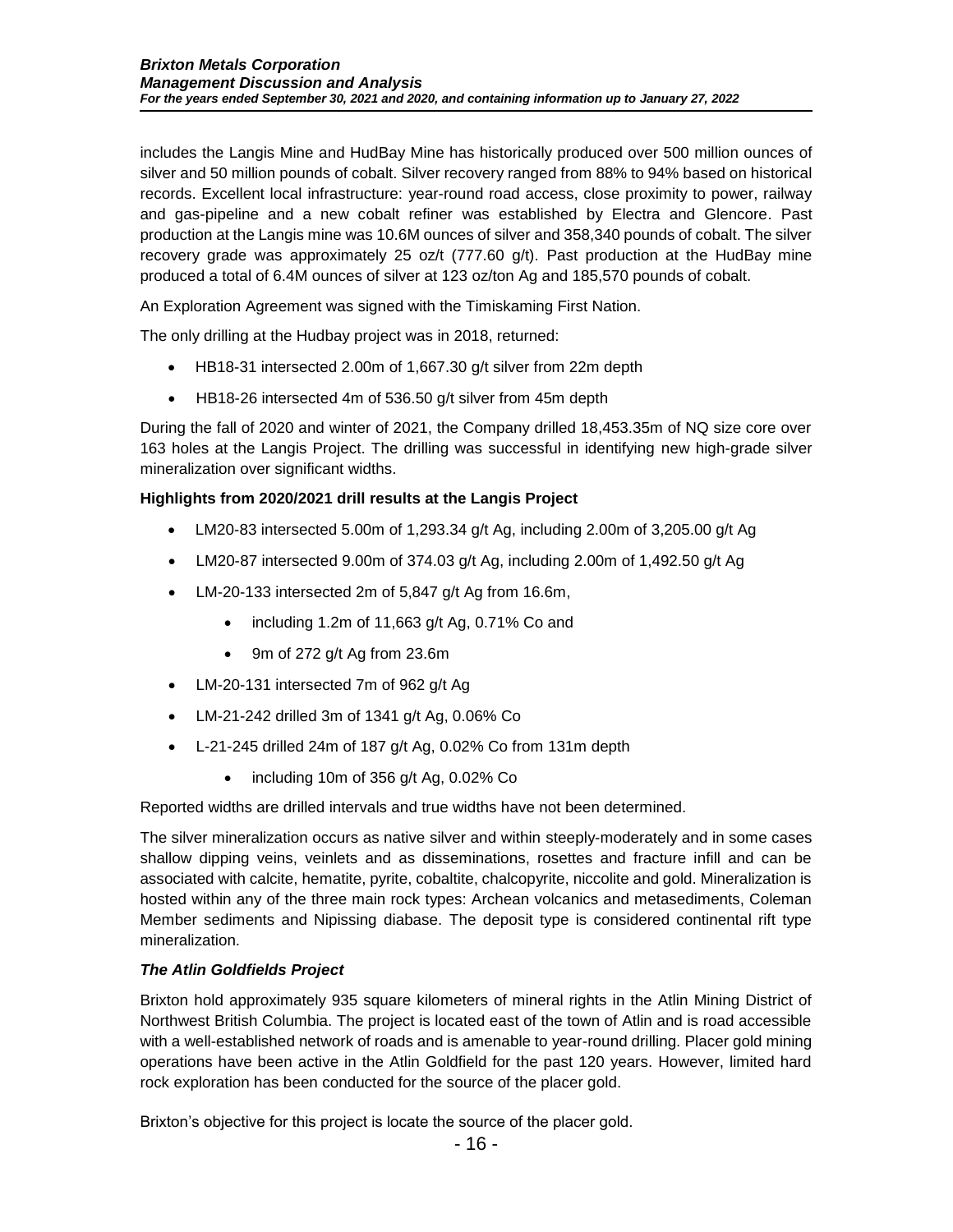The Yellowjacket Target is a permitted 200 tpd mine on care and maintenance. Drilling at Yellowjacket Target has been shallow with an average drill length of 84m. The Yellowjacket Target is road accessible and located 9 kilometers from the town of Atlin. Core drilling by Homestake Minerals from 1986 to 1988 and between 2003 and 2011 identified high-grade gold mineralization in multiple zones within an 80metre wide shear zone. Previously reported significant gold intersections include:

| Hole ID   | From (m) | To(m)  | Length (m) | Gold (g/t) |
|-----------|----------|--------|------------|------------|
| YJ 03-01  | 13.94    | 19.51  | 5.57       | 509.96     |
| TW05-02   | 10.67    | 13.29  | 2.62       | 853.29     |
| MET06-02  | 12.00    | 15.00  | 3.00       | 111.41     |
| YJ 04-07  | 53.40    | 54.45  | 1.05       | 221.13     |
| L100E-60B | 13.23    | 15.27  | 2.04       | 78.71      |
| TW05-02   | 22.00    | 35.50  | 13.50      | 11.21      |
| YJ 04-20  | 138.00   | 141.00 | 3.00       | 47.90      |

The Imperial Mine is approximately 3 kilometers northwest of the Yellowjacket Target and has a history dating back to 1899. Historic records indicate that 268 tonnes were mined at a grade of 11.5 g/t Au, Minfile 104N 008.

The LD Showing is approximately 12 kilometers from Atlin. Gold mineralization associated with quartz veins hosted within a shear zone. Grab samples collected by Brixton geologists have assayed up to 293 g/t Au.

During 2020*,* a total of 617 soils were collected and prospecting resulted in 69 rock samples being collected. One rock grab sample from Union Target returned 53.6g/t Au in listwanite-quartz vein.

During 2021, the Company collected 2,592 soils and 216 rocks and conducted structural mapping at the Union gold target.

The deposit type for the Atlin Goldfields Project is considered orogenic gold and intrusion related gold.

## *Qualified Person*

Mr. Gary R. Thompson, P.Geo., President, Chairman and CEO of the Company is a Qualified Person as defined under National Instrument 43-101 standards and has reviewed and approved this summary of results.

### **Risk Factors**

The Company is in the business of acquiring, exploring and, if warranted, developing and exploiting natural resource properties, currently in British Columbia. Due to the nature of the Company's proposed business and the present stage of exploration of its mineral properties (which are primarily early-stage exploration properties with no known resources or reserves), the following risk factors, among others, may apply:

*Covid-19:* In March 2020, the World Health Organization declared coronavirus COVID-19 a global pandemic. This contagious disease outbreak, which has continued to spread, and any related adverse public health developments, has adversely affected workforces, economies, and financial markets globally, potentially leading to an economic downturn. It is not possible for the Company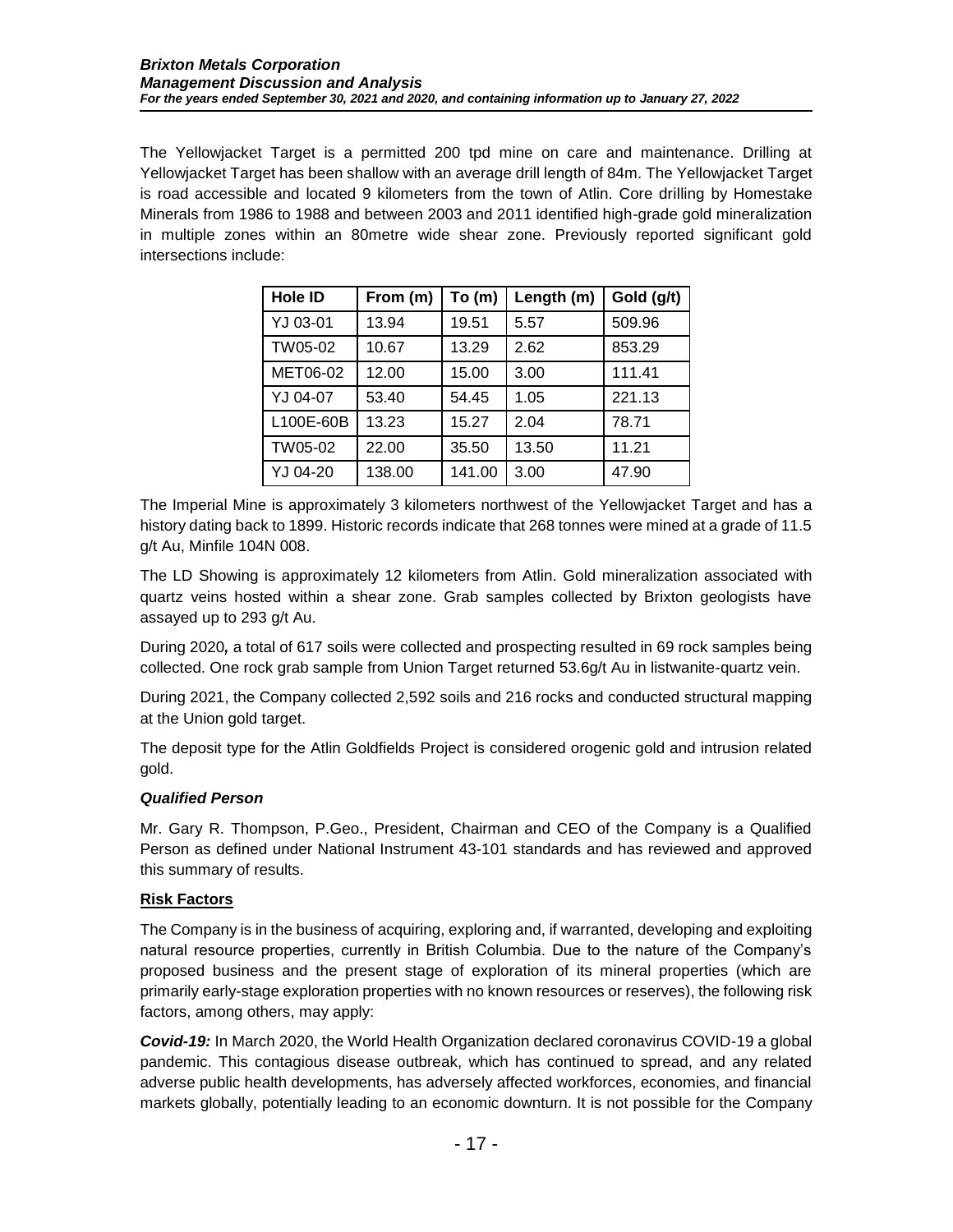to predict the duration or magnitude of the adverse results of the outbreak and its effects on the Company's business or ability to raise funds.

*Resource Exploration and Development is Generally a Speculative Business:* Resource exploration and development is a speculative business and involves a high degree of risk, including, among other things, unprofitable efforts resulting not only from the failure to discover mineral deposits but from finding mineral deposits which, though present, are insufficient in size to return a profit from production. The marketability of natural resources that may be acquired or discovered by the Company will be affected by numerous factors beyond the control of the Company. These factors include market fluctuations, the proximity and capacity of natural resource markets, government regulations, including regulations relating to prices, taxes, royalties, land use, importing and exporting of minerals and environmental protection. The exact effect of these factors cannot be accurately predicted, but the combination of these factors may result in the Company not receiving an adequate return on invested capital. *The vast majority of exploration projects do not result in the discovery of commercially mineable deposits of ore.* Substantial expenditures are required to establish ore reserves through drilling and metallurgical and other testing techniques, determine metal content and metallurgical recovery processes to extract metal from the ore, and construct, renovate or expand mining and processing facilities. No assurance can be given that any level of recovery of ore reserves will be realized or that any identified mineral deposit, even if it is established to contain an estimated resource, will ever qualify as a commercial mineable ore body which can be legally and economically exploited. The great majority of exploration projects do not result in the discovery of commercially mineable deposits of ore.

*Fluctuation of Metal Prices:* Even if commercial quantities of mineral deposits are discovered by the Company, there is no guarantee that a profitable market will exist for the sale of the metals produced. Factors beyond the control of the Company may affect the marketability of any substances discovered. The prices of various metals have experienced significant movement over short periods of time, and are affected by numerous factors beyond the control of the Company, including international economic and political trends, expectations of inflation, currency exchange fluctuations, interest rates and global or regional consumption patterns, speculative activities and increased production due to improved mining and production methods. The supply of and demand for metals are affected by various factors, including political events, economic conditions and production costs in major producing regions. There can be no assurance that the price of any commodities will be such that any of the properties in which the Company has, or has the right to acquire, an interest may be mined at a profit.

**Share Price Volatility:** During the past year, exploration or development stage companies have experienced unprecedented volatility in price which have not necessarily been related to the operating performance, underlying asset values or prospects of such companies. Consequently, despite the Company's past success in securing significant equity financing, market forces may render it difficult or impossible for the Company to secure places to purchase new share issues at a price which will not lead to severe dilution to existing shareholders, or at all. Therefore, there can be no assurance that significant fluctuations in the trading price of the Company's common shares will not occur, or that such fluctuations will not materially adversely impact on the Company's ability to raise equity funding without significant dilution to its existing shareholders, or at all.

*Financing Risks:* The Company has limited financial resources, has no source of operating cash flow and has no assurance that additional funding will be available to it for further exploration and development of its projects or to fulfill its obligations under any applicable agreements. Although the Company has been successful in the past in obtaining financing through the sale of equity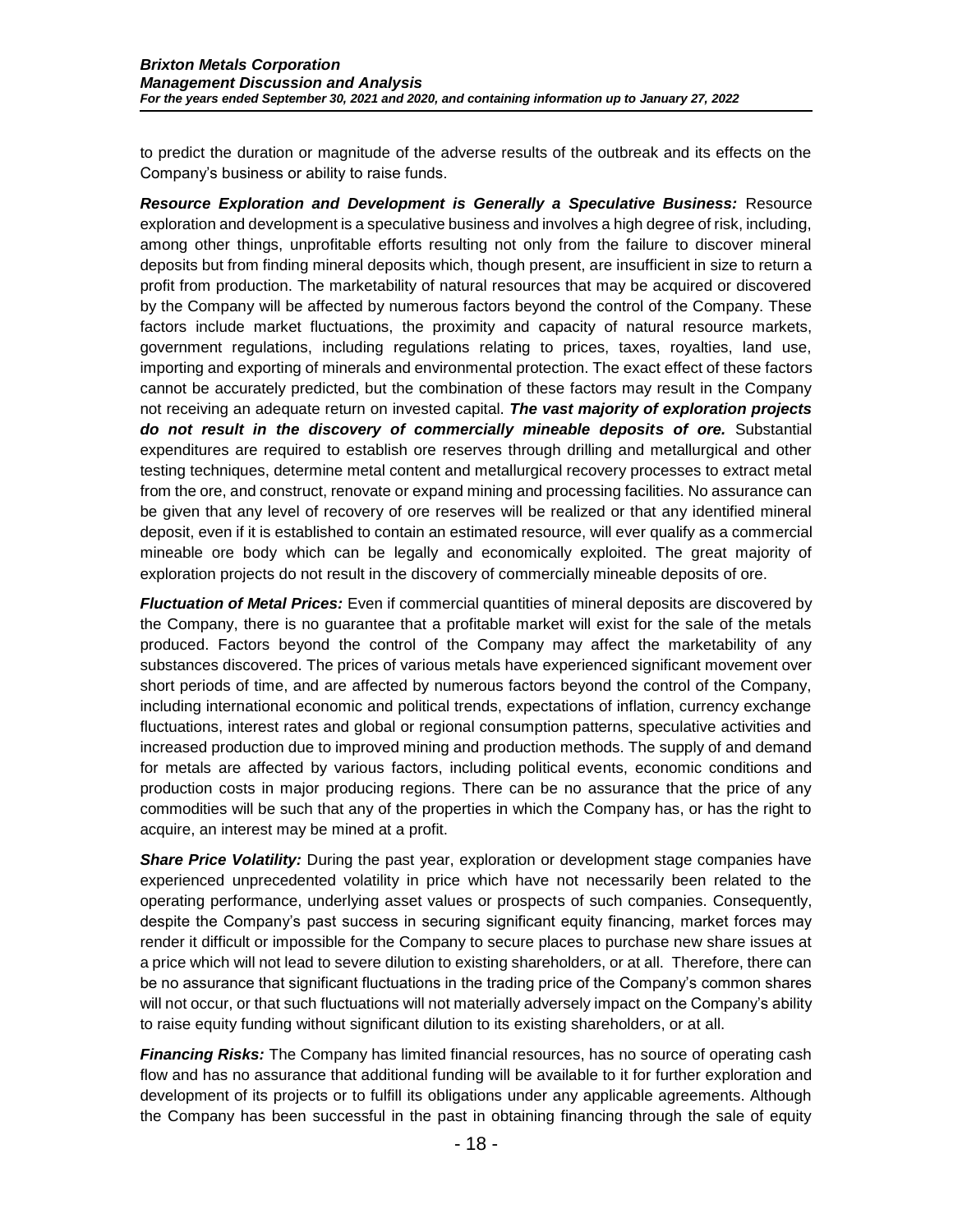securities, there can be no assurance that it will be able to obtain adequate financing in the future or that the terms of such financing will be favorable. Failure to obtain such additional financing could result in delay or indefinite postponement of further exploration and development of its projects with the possible loss of such properties.

*Insufficient Financial Resources:* The Company does not presently have sufficient financial resources to undertake by itself the acquisition, exploration, and development of all of its planned acquisition, exploration and development programs. Future property acquisitions and the development of the Company's properties will therefore depend upon the Company's ability to obtain financing through the joint venturing of projects, private placement financing, public financing, short- or long-term borrowings or other means. There is no assurance that the Company will be successful in obtaining the required financing. Failure to raise the required funds could result in the Company losing, or being required to dispose of, its interest in its properties.

**Dilution to the Company's existing shareholders:** The Company will require additional equity financing to be raised in the future. The Company may issue securities at less than favorable terms to raise sufficient capital to fund its business plan. Any transaction involving the issuance of equity securities or securities convertible into common shares would result in dilution, possibly substantial, to present and prospective holders of common shares.

*Increased costs:* Management anticipates that costs at the Company's projects will frequently be subject to variation from one year to the next due to several factors, such as the results of ongoing exploration activities (positive or negative), changes in the nature of mineralization encountered, and revisions to exploration programs, if any, in response to the foregoing. In addition, exploration program costs are affected by the price of commodities such as fuel, rubber and electricity and the availability (or otherwise) of consultants and drilling contractors. Increases in the prices of such commodities or a scarcity of consultants or drilling contractors could render the costs of exploration programs to increase significantly over those budgeted. A material increase in costs for any significant exploration programs could have a significant effect on the Company's operating funds and ability to continue its planned exploration programs.

*Mining Industry is Intensely Competitive:* The Company's business of the acquisition, exploration and development of mineral properties is intensely competitive. The Company may be at a competitive disadvantage in acquiring additional mining properties because it must compete with other individuals and companies, many of which have greater financial resources, operational experience and technical capabilities than the Company. Increased competition could adversely affect the Company's ability to attract necessary capital funding or acquire suitable producing properties or prospects for mineral exploration in the future.

**Permits and Licenses:** The operations of the Company will require licenses and permits from various governmental authorities. There can be no assurance that the Company will be able to obtain all necessary licenses and permits that may be required to carry out exploration, development and mining operations at its projects, on reasonable terms or at all. Delays or a failure to obtain such licenses and permits, or a failure to comply with the terms of any such licenses and permits that the Company does obtain could have a material adverse effect on the Company.

*Government Regulation:* Any exploration, development or mining operations carried on by the Company, will be subject to government legislation, policies and controls relating to prospecting, development, production, environmental protection, mining taxes and labour standards. In addition, the profitability of any mining prospect is affected by the market for precious and/or base metals which is influenced by many factors including changing production costs, the supply and demand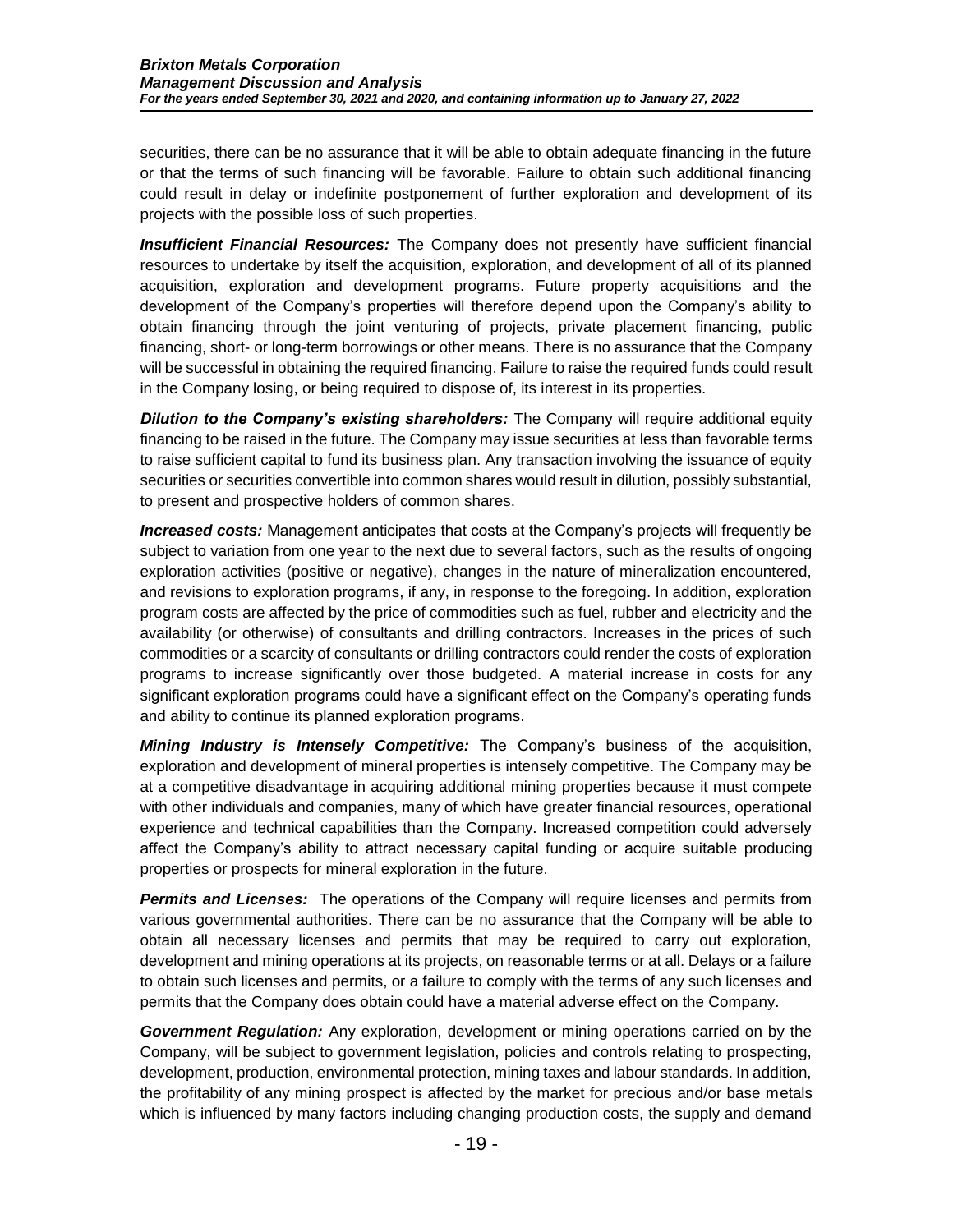for metals, the rate of inflation, the inventory of metal producing corporations, the political environment and changes in international investment patterns.

*Environmental Restrictions*: The activities of the Company are subject to environmental regulations promulgated by government agencies in different countries from time to time. Environmental legislation generally provides for restrictions and prohibitions on spills, releases or emissions into the air, discharges into water, management of waste, management of hazardous substances, protection of natural resources, antiquities and endangered species and reclamation of lands disturbed by mining operations. Certain types of operations require the submission and approval of environmental impact assessments. Environmental legislation is evolving in a manner which means stricter standards, and enforcement. Fines and penalties for non-compliance are more stringent. Environmental assessments of proposed projects carry a heightened degree of responsibility for companies and directors, officers and employees. The cost of compliance with changes in governmental regulations has a potential to reduce the profitability of operations.

*Foreign Countries and Political Risk:* All of the mineral properties held by the Company are located in Canada, where mineral exploration and mining activities may be affected in varying degrees by changes in government regulations such as tax laws, business laws, environmental laws and mining laws, affecting the Company's business. Any changes in regulations or shifts in political conditions are beyond the control of the Company and may adversely affect its business, or if significant enough, may make it impossible to continue to operate in the country. Operations may be affected in varying degrees by government regulations with respect to restrictions on production, price controls, foreign exchange restrictions, export controls, income taxes, expropriation of property, environmental legislation and mine safety.

*Dependence Upon Others and Key Personnel:* The success of the Company's operations will depend upon numerous factors, many of which are beyond the Company's control, including (i) the ability to design and carry out appropriate exploration programs on its mineral properties; (ii) the ability to produce minerals from any mineral deposits that may be located; (iii) the ability to attract and retain additional key personnel in exploration, marketing, mine development and finance; and (iv) the ability and the operating resources to develop and maintain the properties held by the Company. These and other factors will require the use of outside suppliers as well as the talents and efforts of the Company and its consultants and employees. There can be no assurance of success with any or all of these factors on which the Company's operations will depend, or that the Company will be successful in finding and retaining the necessary employees, personnel and/or consultants in order to be able to successfully carry out such activities.

*Surface Rights and Access:* Although the Company acquires the rights to some or all of the minerals in the ground subject to the tenures that it acquires, or has a right to acquire, in most cases it does not thereby acquire any rights to, or ownership of, the surface to the areas covered by its mineral tenures. In such cases, applicable mining laws usually provide for rights of access to the surface for the purpose of carrying on mining activities, however, the enforcement of such rights through the applicable courts can be costly and time consuming. In areas where there are no existing surface rights holders, this does not usually cause a problem, as there are no impediments to surface access. However, in areas where there are local populations or landowners, it is necessary, as a practical matter, to negotiate surface access. There can be no guarantee that, despite having the right at law to access the surface and carry-on exploration and mining activities, the Company will be able to negotiate a satisfactory agreement with any such existing landowners/occupiers for such access, and therefore it may be unable to carry out mining activities. In addition, in circumstances where such access is denied, or no agreement can be reached, the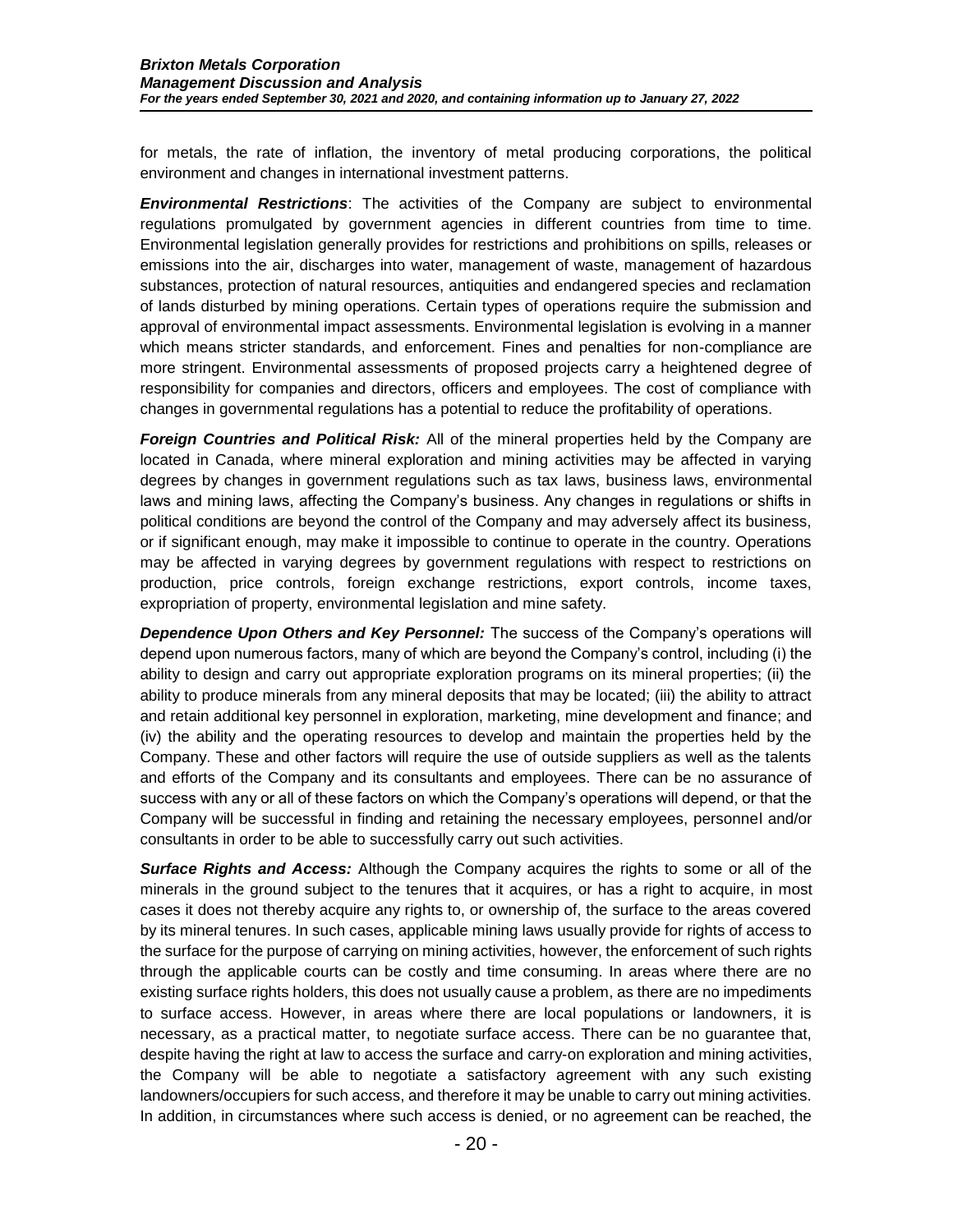Company may need to rely on the assistance of local officials or the courts in such jurisdiction. The Company has not, to date, experienced any problems in gaining access to any of its properties.

**Title Matters:** Although the Company has taken steps to verify the title to the mineral properties in which it has or has a right to acquire an interest in accordance with industry standards for the current stage of exploration of such properties, these procedures do not guarantee title (whether of the Company or of any underlying vendor(s) from whom the Company may be acquiring its interest). Title to mineral properties may be subject to unregistered prior agreements or transfers, and may also be affected by undetected defects or the rights of indigenous peoples. The Company has investigated title to all of its mineral properties and, to the best of its knowledge, title to all of its properties for which titles have been issued are in good standing.

*Exploration and Mining Risks:* Fires, power outages, labour disruptions, flooding, explosions, cave-ins, landslides and the inability to obtain suitable or adequate machinery, equipment or labour are other risks involved in the operation of mines and the conduct of exploration programs. Substantial expenditures are required to establish reserves through drilling, to develop metallurgical processes, to develop the mining and processing facilities and infrastructure at any site chosen for mining. Although substantial benefits may be derived from the discovery of a major mineralized deposit, no assurance can be given that minerals will be discovered in sufficient quantities to justify commercial operations or that funds required for development can be obtained on a timely basis. The economics of developing mineral properties is affected by many factors including the cost of operations, variations of the grade of ore mined, fluctuations in the price of gold or other minerals produced, costs of processing equipment and other factors such as government regulations, including regulations relating to royalties, allowable production, importing and exporting of minerals and environmental protection. In addition, the grade of mineralization ultimately mined may differ from that indicated by drilling results and such differences could be material. Short term factors, such as the need for orderly development of ore bodies or the processing of new or different grades, may have an adverse effect on mining operations and on the results of operations. There can be no assurance that minerals recovered in small scale laboratory tests will be duplicated in large scale tests under on-site conditions or in production scale operations. Material changes in geological resources, grades, stripping ratios or recovery rates may affect the economic viability of projects.

*Regulatory Requirements:* The activities of the Company are subject to extensive regulations governing various matters, including environmental protection, management and use of toxic substances and explosives, management of natural resources, exploration, development of mines, production and post-closure reclamation, exports, price controls, taxation, regulations concerning business dealings with indigenous peoples, labour standards on occupational health and safety, including mine safety, and historic and cultural preservation. Failure to comply with applicable laws and regulations may result in civil or criminal fines or penalties, enforcement actions thereunder, including orders issued by regulatory or judicial authorities causing operations to cease or be curtailed, and may include corrective measures requiring capital expenditures, installation of additional equipment, or remedial actions, any of which could result in the Company incurring significant expenditures. The Company may also be required to compensate those suffering loss or damage by reason of a breach of such laws, regulations or permitting requirements. It is also possible that future laws and regulations, or more stringent enforcement of current laws and regulations by governmental authorities, could cause additional expense, capital expenditures, restrictions on or suspension of the Company's operations and delays in the exploration and development of the Company's properties.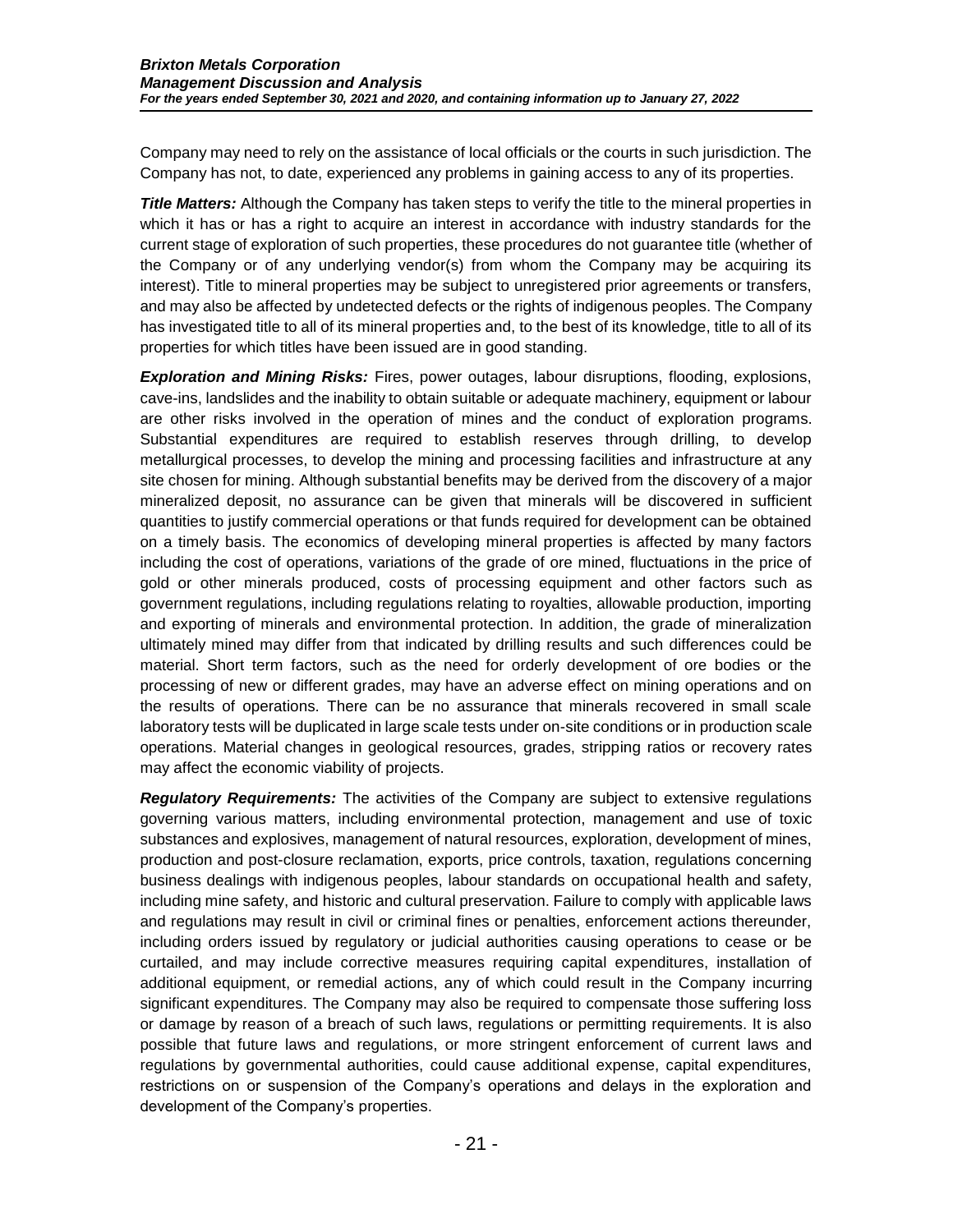*Limited Experience with Development-Stage Mining Operations:* The Company has very limited experience in placing mineral resource properties into production, and its ability to do so will be dependent upon using the services of appropriately experienced personnel or entering into agreements with other major resource companies that can provide such expertise. There can be no assurance that the Company will have available to it the necessary expertise when and if it places its resource properties into production.

*Uncertainty of Resource Estimates/Reserves:* Unless otherwise indicated, mineralization figures presented in the Company's filings with securities regulatory authorities, press releases and other public statements that may be made from time to time are based upon estimates made by Company personnel and independent geologists. These estimates are imprecise and depend upon geological interpretation and statistical inferences drawn from drilling and sampling analysis, which may prove to be unreliable. There can be no assurance that:

- these estimates will be accurate;
- reserves, resource or other mineralization figures will be accurate; or
- this mineralization could be mined or processed profitably.

Because the Company has not commenced production at any of its properties, and has not defined or delineated any proven or probable reserves on any of its properties, mineralization estimates for the Company's properties may require adjustments or downward revisions based upon further exploration or development work or actual production experience. In addition, the grade of ore ultimately mined, if any, may differ from that indicated by drilling results. There can be no assurance that minerals recovered in small-scale tests will be duplicated in large-scale tests under on-site conditions or in production scale. The resource estimates contained in the Company's filings with securities regulatory authorities, press releases and other public statements that may be made from time to time have been determined and valued based on assumed future prices, cut-off grades and operating costs that may prove to be inaccurate. Extended declines in market prices for gold, silver, copper, iron or other metals may render portions of the Company's mineralization uneconomic and result in reduced reported mineralization. Any material reductions in estimates of mineralization, or of the Company's ability to extract this mineralization, could have a material adverse effect on the Company's results of operations or financial condition. **The failure to establish additional proven or probable reserves could restrict the Company's ability to successfully implement its strategies for long-term growth**.

*No Assurance of Profitability:* The Company has no history of earnings and, due to the nature of its business there can be no assurance that the Company will ever be profitable. The Company has not paid dividends on its shares since incorporation and does not anticipate doing so in the foreseeable future. The only present source of funds available to the Company is from the sale of its common shares or, possibly, from the sale or optioning of a portion of its interest in its mineral properties. Even if the results of exploration are encouraging, the Company may not have sufficient funds to conduct the further exploration that may be necessary to determine whether or not a commercially mineable deposit exists. While the Company may generate additional working capital through further equity offerings or through the sale or possible syndication of its properties, there can be no assurance that any such funds will be available on favorable terms, or at all. At present, it is impossible to determine what amounts of additional funds, if any, may be required. Failure to raise such additional capital could put the continued viability of the Company at risk.

*Uninsured or Uninsurable Risks:* Exploration, development and mining operations involve various hazards, including environmental hazards, industrial accidents, metallurgical and other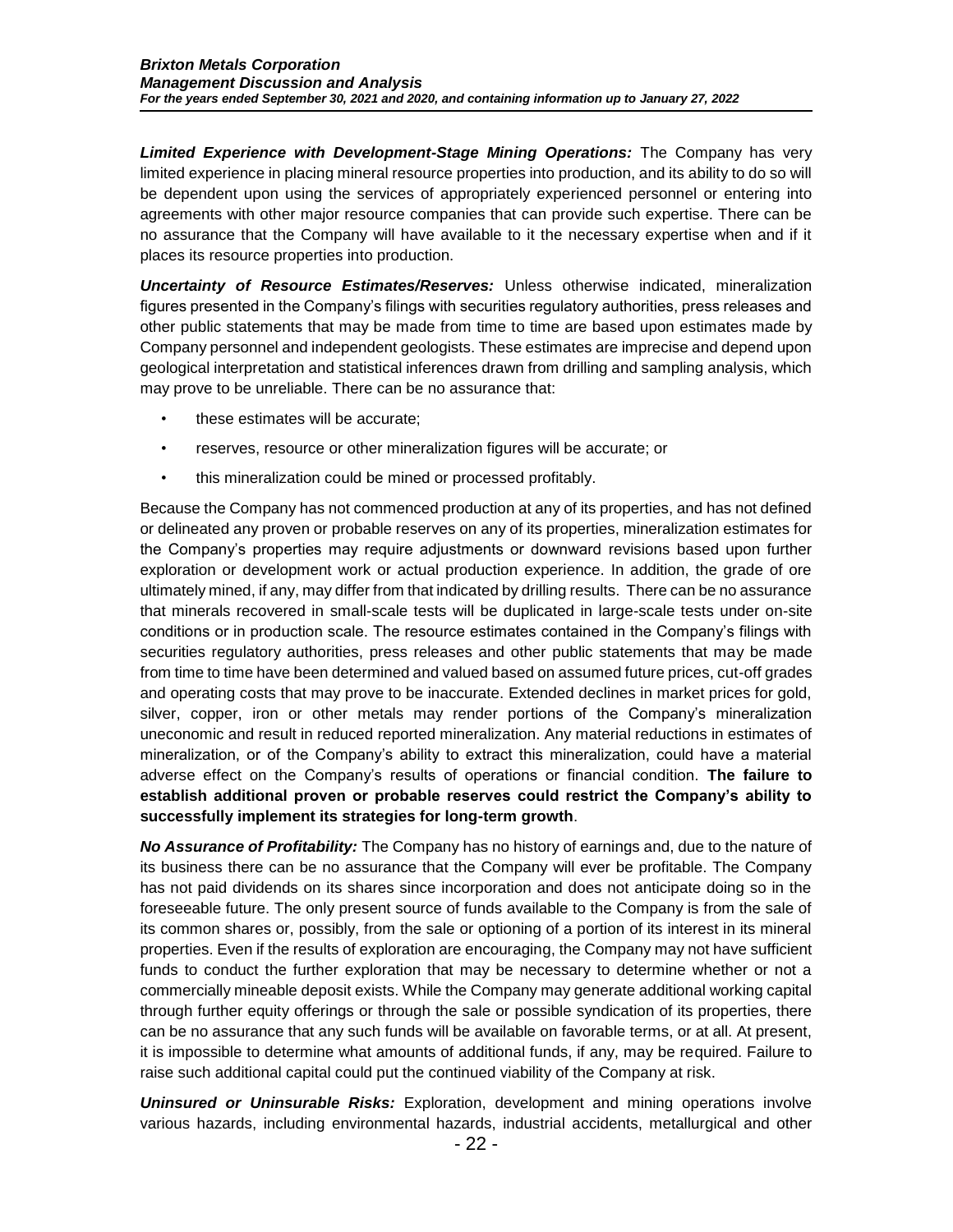processing problems, unusual or unexpected rock formations, structural cave-ins or slides, flooding, fires, metal losses and periodic interruptions due to inclement or hazardous weather conditions. These risks could result in damage to or destruction of mineral properties, facilities or other property, personal injury, environmental damage, delays in operations, increased cost of operations, monetary losses and possible legal liability. The Company may not be able to obtain insurance to cover these risks at economically feasible premiums or at all. The Company may elect not to insure where premium costs are disproportionate to the Company's perception of the relevant risks. The payment of such insurance premiums and of such liabilities would reduce the funds available for exploration and production activities.

*Enforcement of Civil Liabilities***:** As some of the assets of the Company and its subsidiaries were located in the United States, it may be difficult or impossible to enforce judgments granted by a court in Canada against the assets of the Company and its subsidiaries.

*The Company may be a "passive foreign investment company" under the U.S. Internal Revenue Code, which may result in material adverse U.S. federal income tax consequences to investors in the Company's common shares that are U.S. taxpayers***:** Investors in the Company's common shares that are U.S. taxpayers should be aware that the Company expects it will in the current year be, a "passive foreign investment company" under Section 1297(a) of the U.S. Internal Revenue Code (a "PFIC"). If the Company is or becomes a PFIC, generally any gain recognized on the sale of the Company's common shares and any "excess distributions" (as specifically defined) paid on such common shares must be allocated to each day in a U.S. taxpayer's holding period for the common shares. The amount of any such gain or excess distribution allocated to prior years of such U.S. taxpayer's holding period for the common shares generally will be subject to U.S. federal income tax at the highest tax applicable to ordinary income in each such prior year, and the U.S. taxpayer will be required to pay interest on the resulting tax liability for each such prior year, calculated as if such tax liability had been due in each such prior year.

Alternatively, a U.S. taxpayer that makes a "qualified electing fund" (a "QEF") election with respect to the Company generally will be subject to U.S. federal income tax on such U.S. taxpayer's pro rata share of the Company's "net capital gain" and "ordinary earnings" (as specifically defined and calculated under U.S. federal income tax rules), regardless of whether such amounts are actually distributed by the Company. U.S. taxpayers should be aware, however, that there can be no assurance that the Company will satisfy record keeping requirements under the QEF rules or that the Company will supply U.S. taxpayers with required information under the QEF rules, in event that the Company is a PFIC and a U.S. taxpayer wishes to make a QEF election. As a second alternative, a U.S. taxpayer may make a "mark-to-market election" if the Company is a PFIC and the Company's common shares are "marketable stock" (as specifically defined). A U.S. taxpayer that makes a mark-to-market election generally will include in gross income, for each taxable year in which the Company is a PFIC, an amount equal to the excess, if any, of (a) the fair market value of the common shares as of the close of such taxable year over (b) such U.S. taxpayer's adjusted tax basis in the common shares.

Due to the extreme complexity of the PFIC rules and the potentially materially adverse consequence to a shareholder that is a U.S. taxpayer of the Company being a PFIC, it is critical that each shareholder that is a U.S. taxpayer consult with that shareholder's U.S. tax adviser before undertaking any transactions in the Company's common shares.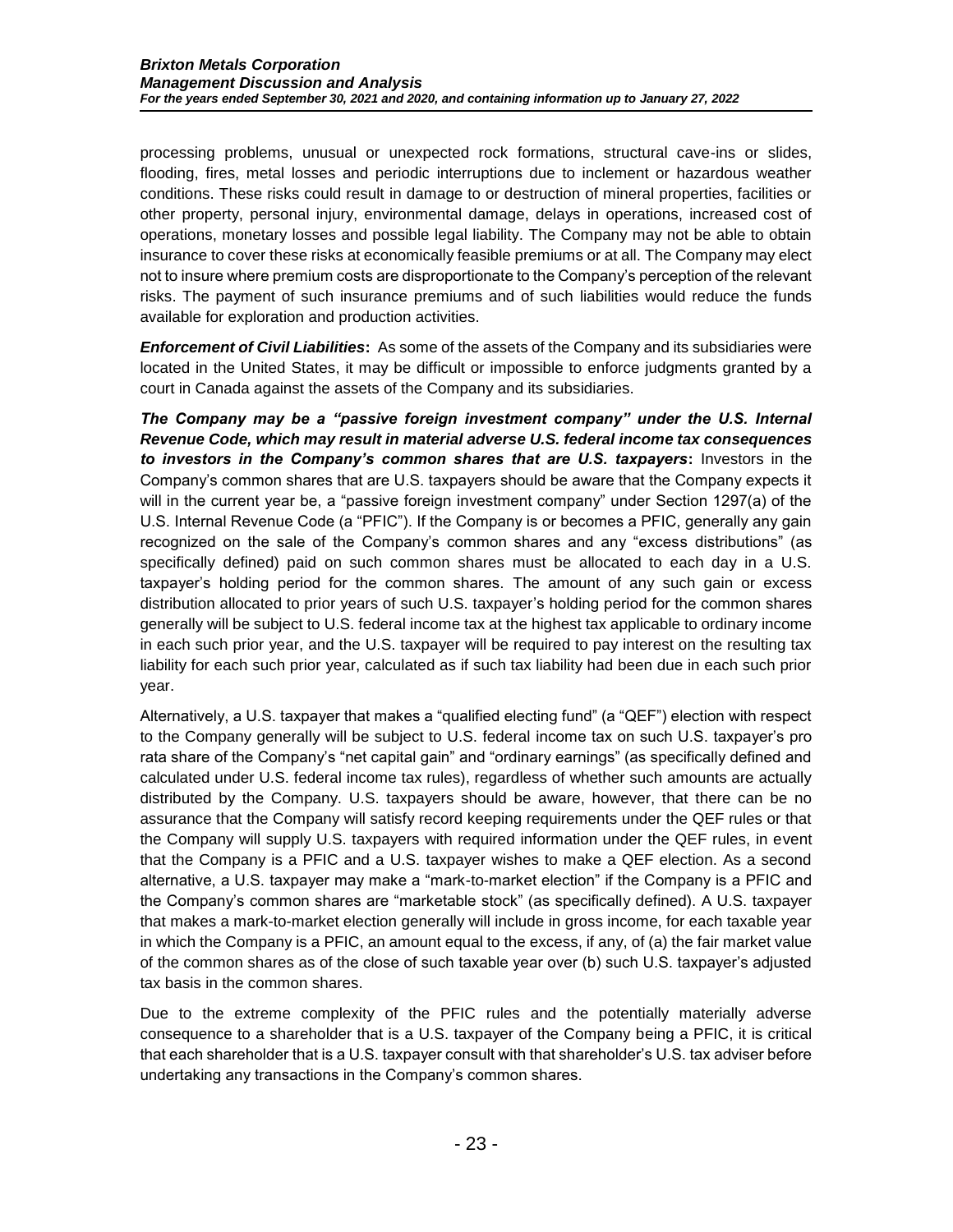### **Off-Balance Sheet Arrangements**

The Company does not have any off-balance sheet arrangements.

#### **Proposed Transactions**

There are no proposed transactions as at September 30, 2021 and to the date of this MD&A.

#### **Additional Disclosure for Venture Issuers without Significant Revenue**

Additional disclosure concerning the Company's general and administrative expenses and resource property costs is provided in the Company's Statement of Operations and Deficit and Schedule of Resource Property Expenditures contained in its consolidated financial statements for the year ended September 30, 2021 that is available on the Company's website at [www.brixtonmetals.com](http://www.brixtonmetals.com/) or on its SEDAR Page Site accessed through [www.sedar.com.](http://www.sedar.com/)

#### **Disclosure of Outstanding Share Data**

Brixton's authorized capital is unlimited common shares without par value and unlimited preferred shares without par value. As at January 27, 2022, the following common shares are outstanding:

|                                             |             | <b>Exercise</b> |                    |
|---------------------------------------------|-------------|-----------------|--------------------|
|                                             | # of Shares | <b>Price</b>    | <b>Expiry Date</b> |
| <b>Issued and Outstanding Common Shares</b> | 257,771,673 |                 |                    |
| <b>Stock Options</b>                        | 35,000      | \$0.14          | April 7, 2025      |
|                                             | 1,950,000   | \$0.70          | September 12, 2026 |
|                                             | 975,000     | \$0.50          | April 3, 2027      |
|                                             | 125,000     | \$0.50          | June 21, 2027      |
|                                             | 1,575,000   | \$0.30          | January 8, 2028    |
|                                             | 100,000     | \$0.21          | August 1, 2028     |
|                                             | 1,564,000   | \$0.15          | December 17, 2028  |
|                                             | 3,500,000   | \$0.30          | August 27, 2029    |
|                                             | 2,250,000   | \$0.17          | June 5, 2030       |
|                                             | 3,400,000   | \$0.225         | February 3, 2031   |
| Warrants                                    | 1,919,462   | \$0.25          | August 9, 2022     |
|                                             | 12,689,000  | \$0.35          | August 12, 2023    |
|                                             | 770,364     | \$0.25          | August 12, 2022    |
|                                             | 8,510,638   | \$0.36          | November 3, 2023   |
|                                             | 381,724     | \$0.36          | November 19, 2022  |
|                                             | 84,000      | \$0.36          | December 18, 2022  |
|                                             | 12,005,000  | \$0.26          | December 7, 2024   |
|                                             | 11,795,500  | \$0.26          | December 7, 2023   |
|                                             | 503,460     | \$0.18          | December 7, 2023   |
|                                             | 3,127,110   | \$0.26          | December 15, 2024  |
|                                             | 5,075,000   | \$0.26          | December 15, 2023  |
|                                             | 11,029,414  | \$0.26          | December 15, 2024  |
|                                             | 1,022,237   | \$0.18          | December 15, 2023  |
| Fully Diluted at January 27, 2022           | 342,158,582 |                 |                    |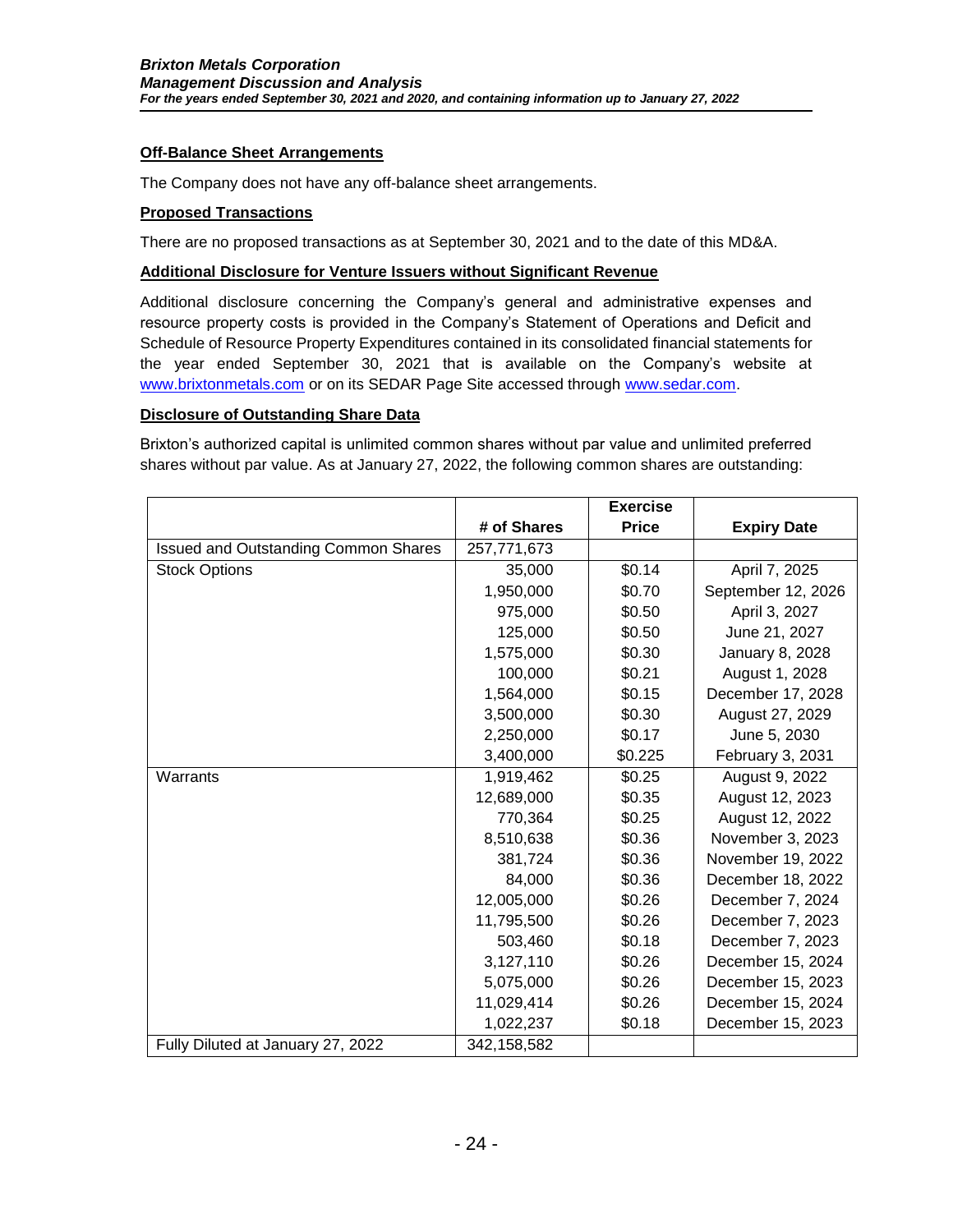## **Transactions with Related Parties**

The Company has entered into certain transactions with related parties during the year ended September 30, 2021. All transactions with related parties have occurred in the normal course of operations and are measured at the exchange amount, which is the amount of consideration established and agreed upon by the related parties.

A description of these related party transactions is as follows:

| Name of<br><b>Director/Officer</b> | <b>Position</b>                        | Category                       | <b>Amount</b><br><b>Paid/Accrued</b> |
|------------------------------------|----------------------------------------|--------------------------------|--------------------------------------|
| Gary Thompson                      | Director, President<br>& CEO, Chairman | Consulting Fees <sup>(1)</sup> | \$384,912                            |
| Cale J. Moodie                     | Director, CFO                          | Consulting Fees <sup>(2)</sup> | \$143,128                            |
| lan Ball                           | Director                               | <b>Director Fees</b>           | \$20,250                             |
| Randall Thompson                   | <b>Director</b>                        | <b>Director Fees</b>           | \$20,000                             |
| Rita Adiani                        | Director                               | <b>Director Fees</b>           | \$20,250                             |

(1) Consulting fees for services were paid to XT88 Holdings Inc., a company controlled by Mr. Thompson.

(2) Amounts paid to Spartan Pacific Financial Ltd., a company controlled by Mr. Moodie, for accounting related services.

Share based payments (stock options) to key management personnel amount to \$519,833 (2020 - \$349,416). A spouse of a director also received \$111,175 (2020 - \$51,431) for administrative services (included in salaries and employee benefits) and \$51,983 (2020 - \$16,639) for sharebased compensation.

### **Contractual Obligations**

Other than as disclosed above, the Company has no other material contractual obligations.

### **Accounting Policies and Estimates**

Significant judgments are used in the Company's assessment of its ability to continue as a going concern which is described in note 1 of the consolidated financial statements. Significant accounting estimates are used in the determination of fair value and value in use for purposes of the recoverability of the carrying value of mineral properties, determination of reclamation obligations, valuation of share-based payments, and the valuation of deferred income taxes. These estimates involve considerable judgment and are, or could be, affected by significant factors that are out of the Company's control. Actual results may differ from these estimates.

### *Impairment*

At the end of each reporting period the carrying amounts of the Company's long-lived assets, including mineral property interests, are reviewed to determine whether there is any indication that those assets are impaired. If any such indication exists, the recoverable amount of the asset is estimated in order to determine the extent of the impairment, if any. The recoverable amount is the higher of fair value less costs to sell and value in use. Fair value is determined as the amount that would be obtained from the sale of the asset in an arm's length transaction between knowledgeable and willing parties. In assessing value in use, the estimated future cash flows are discounted to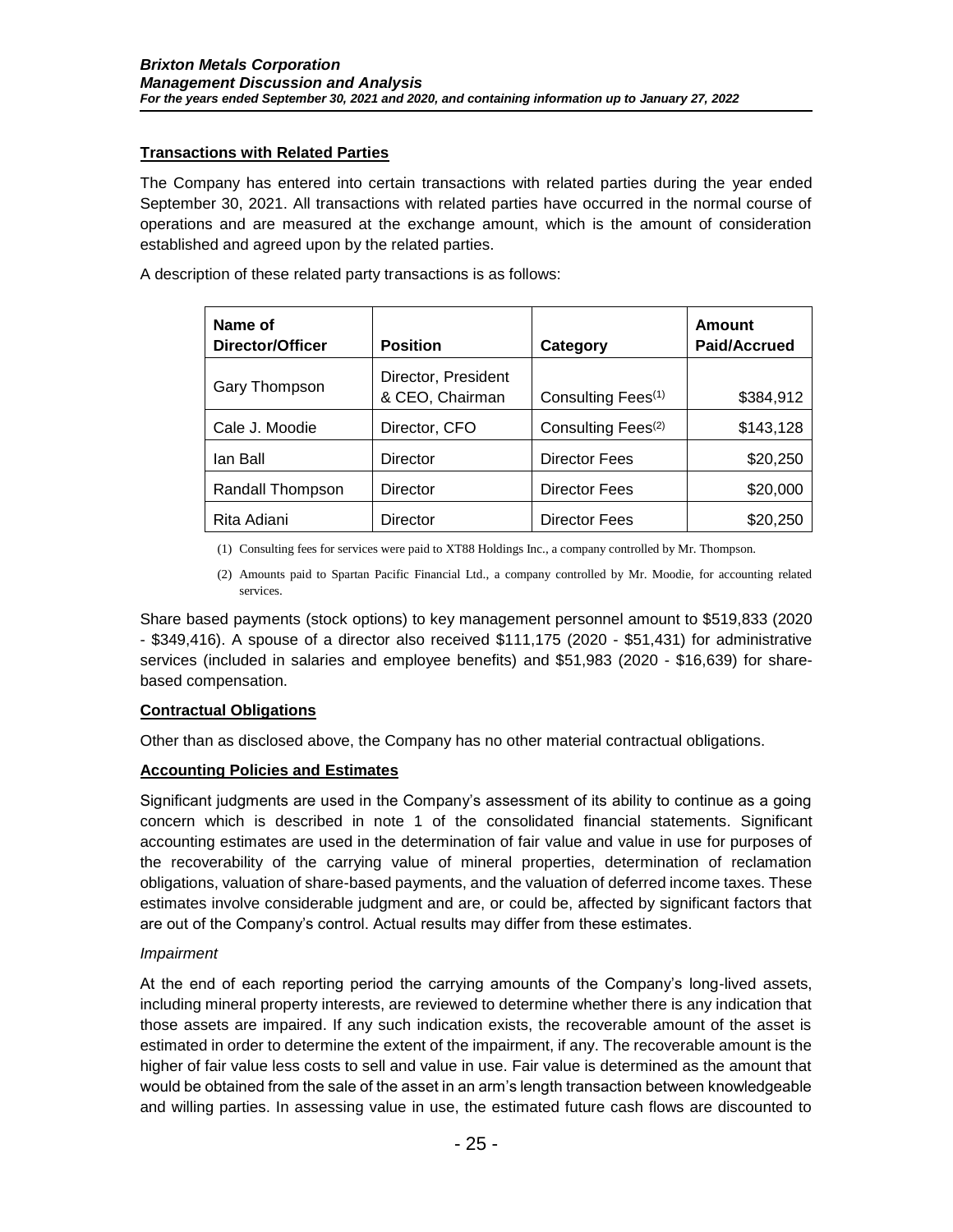their present value using a discount rate that reflects current market assessments of the time value of money and the risks specific to the asset.

If the recoverable amount of an asset is estimated to be less than its carrying amount, the carrying amount of the asset is reduced to its recoverable amount and the impairment loss is recognized in the profit or loss for the period. For an asset that does not generate largely independent cash inflows, the recoverable amount is determined for the cash generating unit to which the asset belongs. Where an impairment loss subsequently reverses, the carrying amount of the asset (or cash generating unit) is increased to the revised estimate of its recoverable amount, but to an amount that does not exceed the carrying amount that would have been determined had no impairment loss been recognized for the asset (or cash-generating unit) in prior years. A reversal of an impairment loss is recognized immediately in profit or loss.

### *Share-based Payments*

The factors affecting share-based payments include estimates of when stock options might be exercised and the stock price volatility. The timing for exercise of options is out of the Company's control and will depend, among other things, upon a variety of factors including the market value of Company shares and financial objectives of the holders of the options. The Company has used historical data to determine volatility in accordance with Black-Scholes modeling, however future volatility is inherently uncertain and the model has its limitations. While these estimates can have a material impact on the share-based payments and hence, results of operations, there is no impact on the Company's financial condition or liquidity.

#### *New Standards Not Yet Adopted*

There were no new standards adopted during the year ended September 30, 2021.

### **Disclosure of Management Compensation**

In accordance with the requirements of Section 19.5 of TSXV Policy 3.1, the Company provides the following disclosure with respect to the compensation of its directors and officers during the year:

- 1. During the year ended September 30, 2021, the Company did not enter into any standard compensation arrangements directly or indirectly with directors and officers of the Company, for their services as directors or officers, or in any other capacity.
- 2. During the year ended September 30, 2021, directors and officers of the Company were paid (or accrued) the following amounts, directly or indirectly, for their services as directors and officers or in any other capacity by the Company and its subsidiaries:

| Name of<br>Director/Officer | <b>Position</b>                        | Category                       | Amount<br>Paid/Accrued |
|-----------------------------|----------------------------------------|--------------------------------|------------------------|
| Gary Thompson               | Director, President<br>& CEO, Chairman | Consulting Fees <sup>(1)</sup> | \$384,912              |
| Cale J. Moodie              | Director, CFO                          | Consulting Fees <sup>(2)</sup> | \$143,128              |
| lan Ball                    | Director                               | <b>Director Fees</b>           | \$20,250               |
| Randall Thompson            | Director                               | <b>Director Fees</b>           | \$20,000               |
| Rita Adiani                 | Director                               | <b>Director Fees</b>           | \$20,250               |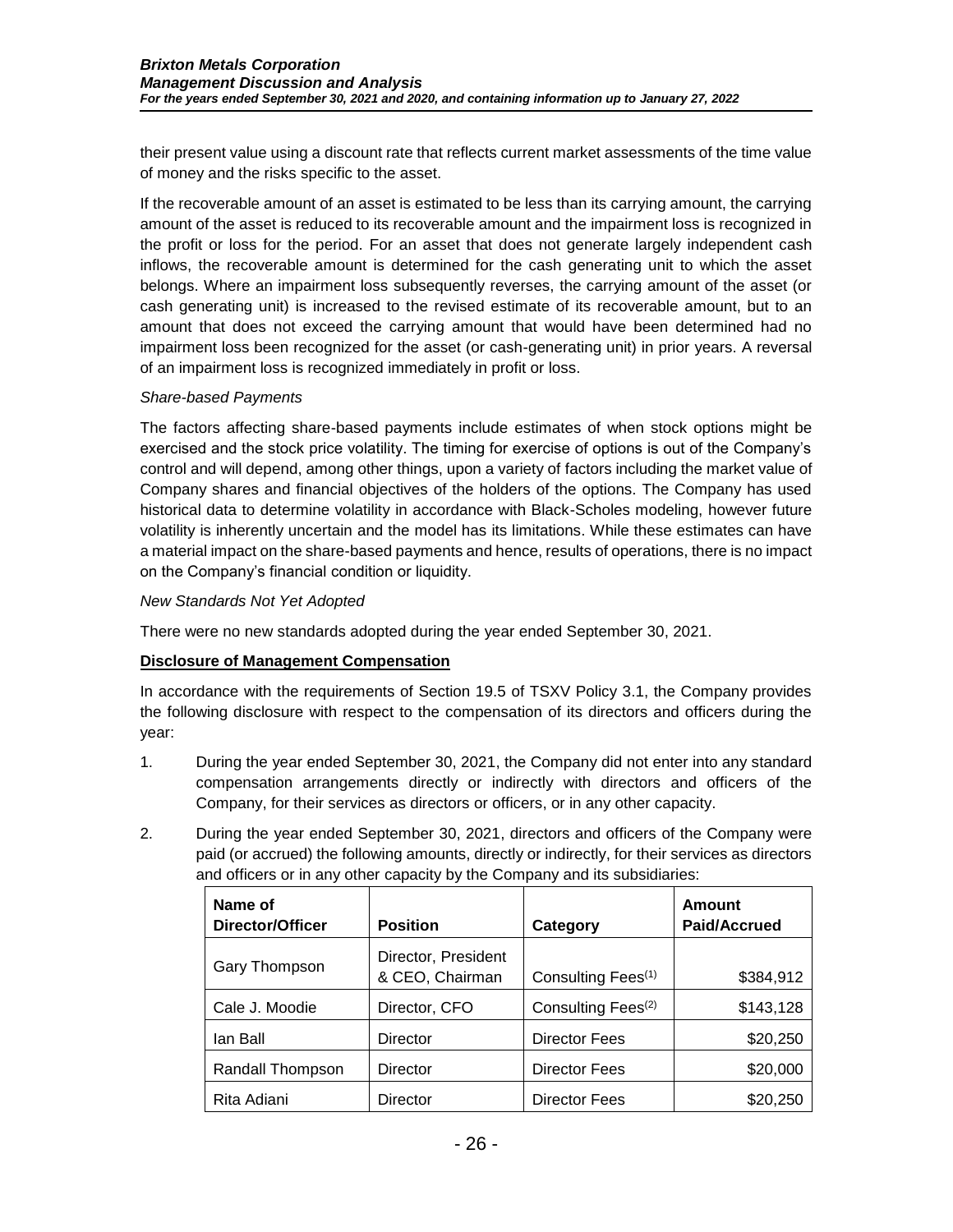- (1) Consulting fees for services were paid to XT88 Holdings Inc., a company controlled by Mr. Thompson.
- (2) Amounts paid to Spartan Pacific Financial Ltd., a company controlled by Mr. Moodie, for accounting related services.

#### **Recent Developments and Outlook**

The Company expects to obtain financing in the future primarily through further equity and/or debt financing. There can be no assurance that the Company will succeed in obtaining additional financing, now or in the future. Failure to raise additional financing on a timely basis could cause the Company to suspend its operation and eventually to forfeit or sell its interest in its exploration and evaluation assets.

#### **Financial Instruments and Risk Management**

IFRS 7, Financial Instruments: Disclosures ("IFRS 7") establishes a fair value hierarchy that prioritizes the inputs to the valuation techniques used to measure fair value. The hierarchy gives the highest priority to unadjusted quoted prices in active markets for identical assets or liabilities (Level 1 measurements) and the lowest priority to unobservable inputs (Level 3 measurements). The three levels of the fair value hierarchy are described below:

- Level 1: Unadjusted quoted prices in active markets that are accessible at the measurement date for identical, unrestricted assets or liabilities.
- Level 2: Quoted prices in markets that are not active, or inputs that are observable, either directly or indirectly, for substantially the full term of the asset or liability.
- Level 3: Prices or valuation techniques that require inputs that are both significant to the fair value measurement and unobservable (supported by little or no market activity).

The Company's cash and restricted cash are classified as Level 1 of the fair value hierarchy. The carrying values of receivables and accounts payable and accrued liabilities, and due to related parties approximate their fair values due to their short terms to maturity.

#### **Financial risk factors**

The Company's risk exposures and the impact on the Company's financial instruments are summarized below:

a) Credit risk

Credit risk is the risk of loss associated with a counter party's inability to fulfill its payment obligations. The Company's receivables consist of amounts due from a Canadian government agency, and cash and restricted cash are held with large and stable Canadian chartered banks. Management believes that credit risk related to these amounts is nominal.

b) Liquidity risk

The Company's approach to managing liquidity risk is to ensure that it will have sufficient liquidity to meet its liabilities as they fall due. As of September 30, 2021, the Company had cash of \$2,314,564 to settle current liabilities of \$997,035. The Company has sufficient cash to settle current liabilities.

c) Market risk

Market risk is the risk of loss that may arise from changes in market factors such as interest rates, foreign exchange rates, and commodity and equity prices.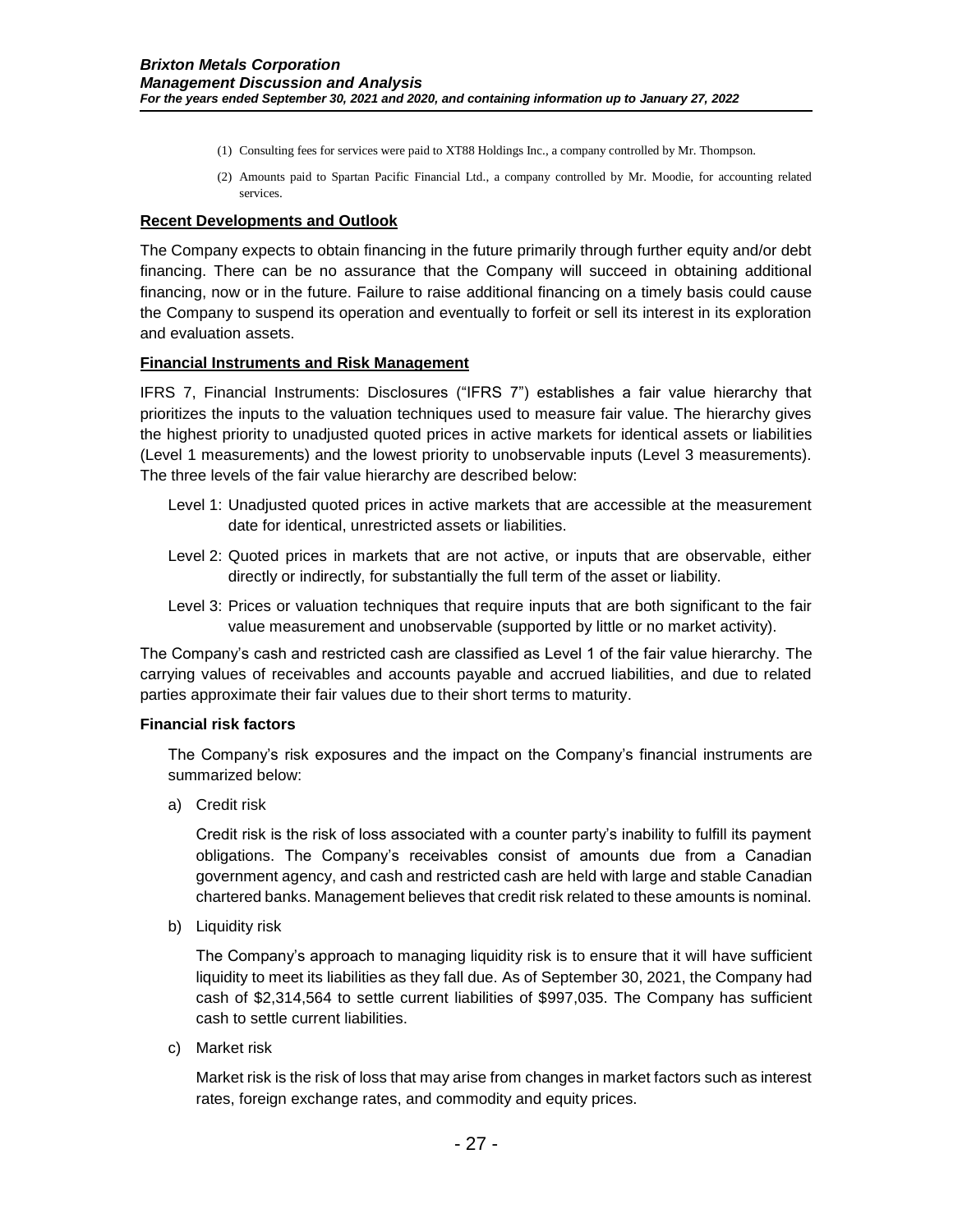#### *Interest rate risk*

The Company has cash balances and no interest-bearing debt. The Company's current policy is to keep larger cash balances invested in investment-grade shortterm deposit certificates issued by its banking institutions. The Company is nominally exposed to interest rate risk.

## *Foreign currency risk*

Foreign currency risk is the risk that the fair value or future cash flows of a financial instrument will fluctuate because of changes in foreign currency rates. As at September 30, 2021, the Company had nominal cash on hand and payables denominated in US dollars.

### *Price risk*

The Company is exposed to price risk with respect to commodity and equity prices. Equity price risk is defined as the potential adverse impact on the Company's earnings due to movements in individual equity prices or general movements in the level of the stock market. Commodity price risk is defined as the potential adverse impact on earnings and economic value due to commodity price movements and volatilities. The Company closely monitors commodity prices of gold and other precious and base metals, individual equity movements, and the stock market to determine the appropriate course of action to be taken by the Company.

### **Approval**

The Board of Directors of Brixton has approved the disclosure contained in this MD&A. A copy of this MD&A will be provided to anyone who requests it.

### **Additional Information**

Additional information relating to Brixton is on SEDAR at [www.sedar.com.](http://www.sedar.com/)